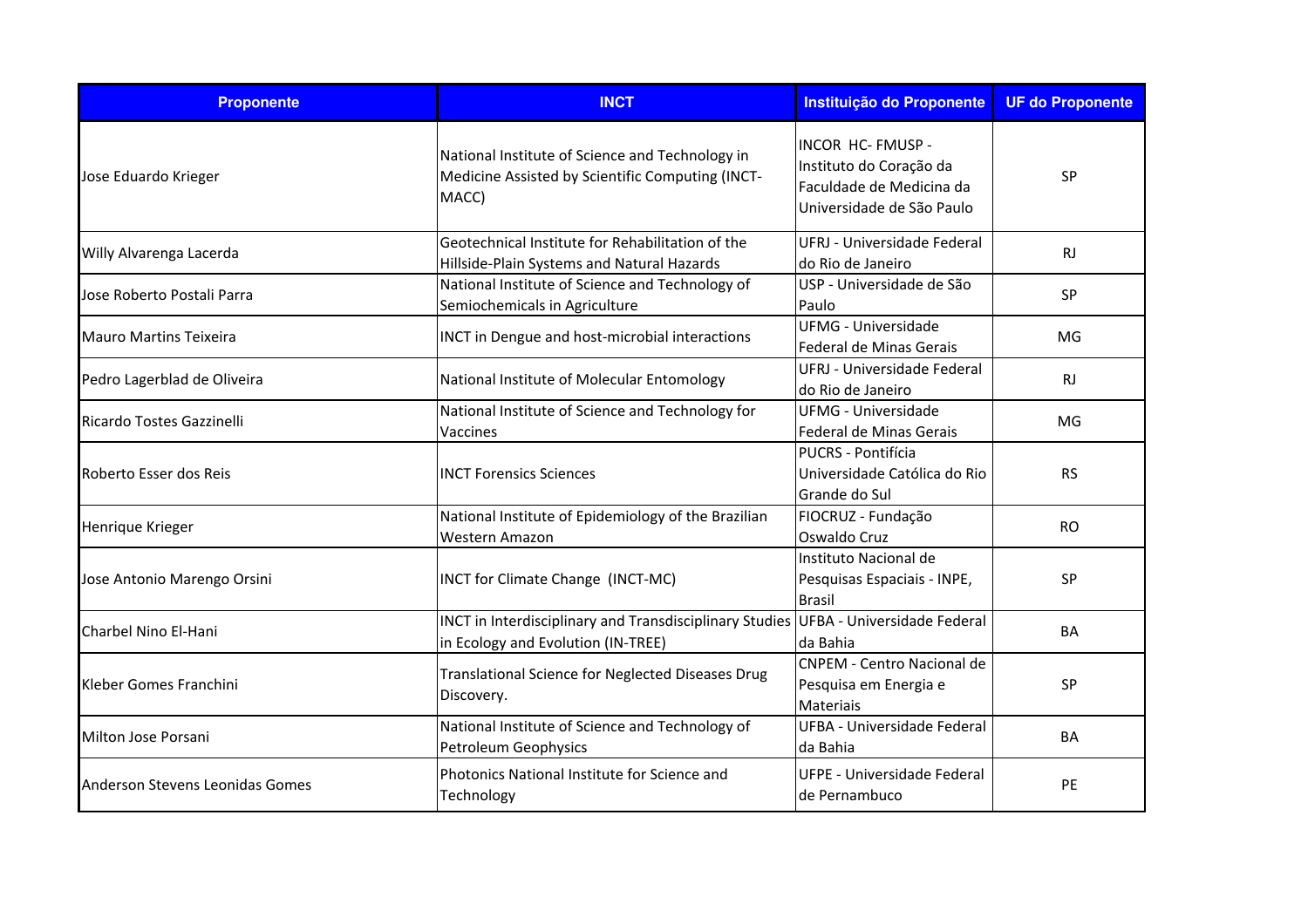| Edgar Marcelino de Carvalho Filho   | Institute of Science and Technology of Tropical<br><b>Diseases</b>                       | UFBA - Universidade Federal<br>da Bahia                            | <b>BA</b> |
|-------------------------------------|------------------------------------------------------------------------------------------|--------------------------------------------------------------------|-----------|
| Carlos Augusto de Lemos Chernicharo | Bees National Institute of Science and Technology                                        | <b>UFMG - Universidade</b><br>Federal de Minas Gerais              | MG        |
|                                     |                                                                                          |                                                                    |           |
| Roberto Mendonca Faria              | National Institute for Science and Technology on<br><b>Organic Eletronics</b>            | USP - Universidade de São<br>Paulo                                 | SP        |
| Rochel Montero Lago                 | INCT MIDAS Environmental Technologies for wastes<br>and renewable materials valorization | <b>UFMG - Universidade</b><br>Federal de Minas Gerais              | MG        |
| Jorge Elias Kalil Filho             | <b>INCT of Investigation in Immunology</b>                                               | USP - Instituto do Coração -<br>INCOR-HC-FMUSP                     | SP        |
| Elibio Leopoldo Rech Filho          | <b>INCT Synthetic Biology</b>                                                            | <b>CENARGEN - EMBRAPA</b><br>Recursos Genéticos e<br>Biotecnologia | DF        |
| <b>Helio Chacham</b>                | <b>INCT of Carbon Nanomaterials</b>                                                      | <b>UFMG - Universidade</b><br>Federal de Minas Gerais              | MG        |
| Amauri Alcindo Alfieri              | National Institute of Science and Technology for the<br>Dairy Production Chain           | UEL - Universidade Estadual<br>de Londrina                         | PR        |
| Fabio Kon                           | <b>INCT for Biological Nitrogen Fixation</b>                                             | USP - Universidade de São<br>Paulo                                 | SP        |
| Adaildo Gomes D Assuncao            | <b>INCT on Wireless Communication</b>                                                    | UFRN - Universidade Federal<br>do Rio Grande do Norte              | <b>RN</b> |
| Celio Pasquini                      | National Institute for Advanced Analytical Science<br>and Technology                     | <b>UNICAMP - Universidade</b><br>Estadual de Campinas              | <b>SP</b> |
| Adalberto Luis Val                  | National Institute for Studies of Adaptations of<br>Aquatic Biota - ADAPTA II            | UEA - Universidade do<br>Estado do Amazonas                        | AM        |
| Luiz Alberto Nicolaci da Costa      | <b>INCT of e-Universe</b>                                                                | ON - Observatório Nacional                                         | RJ        |
| Paulo Roberto Silveira Gomes        | <b>Nuclear Physics and Applications</b>                                                  | UFF - Universidade Federal<br>Fluminense                           | <b>RJ</b> |
| Roberto Lent                        | NATIONAL INSTITUTE FOR TRANSLATIONAL<br><b>NEUROSCIENCE</b>                              | UFRJ - Universidade Federal<br>do Rio de Janeiro                   | RJ        |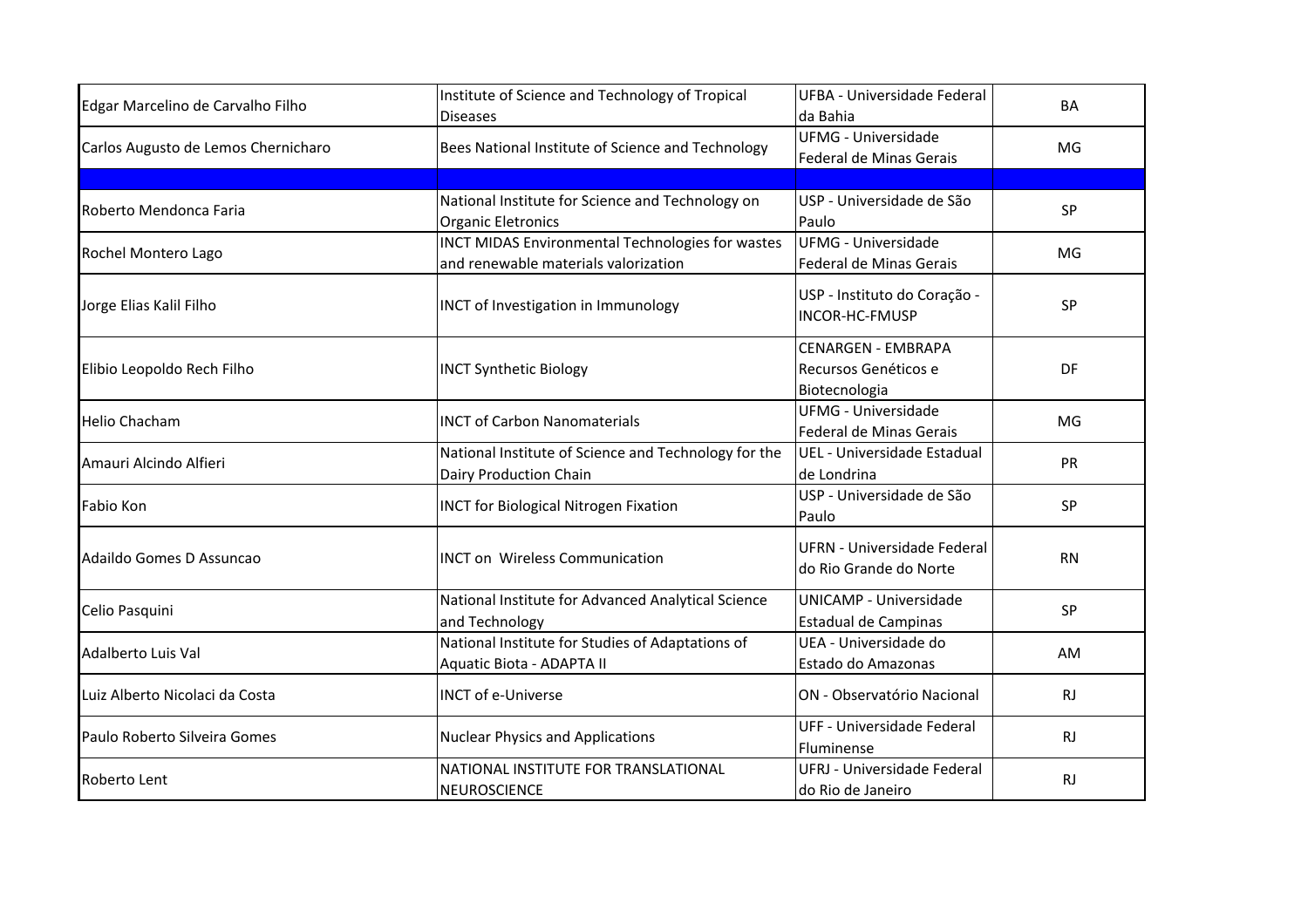| Marcos Antonio Machado          | NIST of Comparative and Functional Genomics and<br>Assisted Citrus Breeding.                                      | IAC - Instituto Agronômico<br>de Campinas                   | SP        |
|---------------------------------|-------------------------------------------------------------------------------------------------------------------|-------------------------------------------------------------|-----------|
| Jailson Bittencourt de Andrade  | <b>INCT for Energy and Environment</b>                                                                            | <b>UFBA - Universidade Federal</b><br>da Bahia              | <b>BA</b> |
|                                 |                                                                                                                   |                                                             |           |
| <b>Carlos Medicis Morel</b>     | National Institute of Science and Technology of<br>Innovation on Diseases of Neglected Populations<br>(INCT-IDPN) | FundaçãoOswaldoCruz -<br>FIOCRUZ, RJ, Brazil                | <b>RJ</b> |
| Evaldo Mendonca Fleury Curado   | <b>INCT for Complex Systems</b>                                                                                   | CBPF - Centro Brasileiro de<br>Pesquisas Físicas            | RJ        |
| <b>Dimas Tadeu Covas</b>        | National Institute of Science and Technology in Stem<br>Cell and Cell Therapy                                     | USP - Universidade de São<br>Paulo                          | SP        |
| Faruk Jose Nome Aguilera        | <b>INCT of Catalysis in Molecular and Nanostructured</b><br>Systems                                               | <b>UFSC - Universidade Federal</b><br>de Santa Catarina     | SC        |
| Vanderlei Salvador Bagnato      | INCT of Basic Optics and Applied to Life Sciences                                                                 | USP - Universidade de São<br>Paulo                          | <b>SP</b> |
| <b>Belita Koiller</b>           | <b>Quantum Information</b>                                                                                        | UFRJ - Universidade Federal<br>do Rio de Janeiro            | <b>RJ</b> |
| <b>Richard Carl Vogt</b>        | AMAZON TURTLES: CONSERVING FOR THE FUTURE                                                                         | INPA - Instituto Nacional de<br>Pesquisas da Amazônia       | AM        |
| Sebastiao Carlos Velasco e Cruz | <b>INCT for Studies on United States</b>                                                                          | UNICAMP - Universidade<br>Estadual de Campinas              | SP        |
| Jefferson Cardia Simoes         | Brazilian National Institute for Cryospheric Sciences                                                             | <b>UFRGS - Universidade</b><br>Federal do Rio Grande do Sul | <b>RS</b> |
| Claudio Melo                    | National Institute of Refrigeration and<br>Thermophysics                                                          | UFSC - Universidade Federal<br>de Santa Catarina            | SC        |
| Wilson da Silva Gomes           | Geotechnical Institute for Rehabilitation of the<br>Hillside-Plain Systems and Natural Hazards                    | UFBA - Universidade Federal<br>da Bahia                     | BA        |
| Euripedes Constantino Miguel    | National Institute for Developmental Psychiatry                                                                   | USP - Universidade de São<br>Paulo                          | SP        |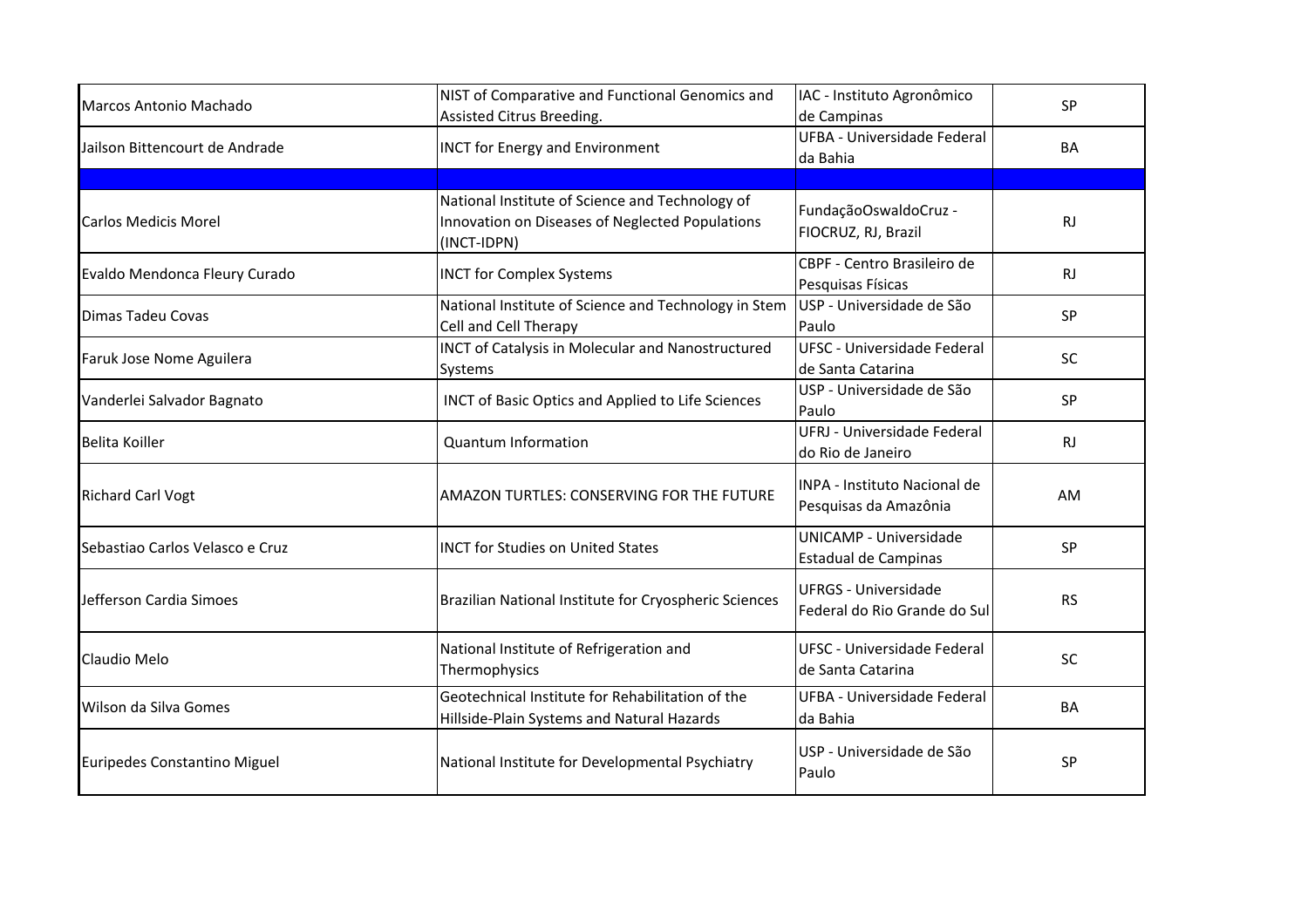| Sergio de Azevedo                 | National Institute of Science and Technology in<br><b>Animal Science</b>                     | <b>UENF - Universidade</b><br>Estadual do Norte<br>Fluminense Darcy Ribeiro | <b>RJ</b> |
|-----------------------------------|----------------------------------------------------------------------------------------------|-----------------------------------------------------------------------------|-----------|
| Roberto Giugliani                 | Science and Technology National Institute of<br>Population Medical Genetics - INAGEMP        | <b>UFRGS - Universidade</b><br>Federal do Rio Grande do Sul                 | <b>RS</b> |
| Vanderley Moacyr John             | Advanced Eco-Efficient Cement-Based Technologies<br>(AECem)                                  | <b>UFSC - Universidade Federal</b><br>de Santa Catarina                     | SC        |
|                                   |                                                                                              |                                                                             |           |
| Lauro Tatsuo Kubota               | National Institute of Science and Technology in<br>Bioanalysis                               | <b>UNICAMP - Universidade</b><br>Estadual de Campinas                       | SP        |
| Maria Fatima Grossi de Sa         | BIOTECHNOLOGICAL ASSETS APPLIED TO DROUGHT<br>AND PESTS OF CROPS RELEVANT TO AGROBUSINESS    | UFC - Universidade Federal<br>do Ceará                                      | <b>CE</b> |
| Jerson Lima da Silva              | National Institute of Science and Technology for<br><b>Structural Biology and Bioimaging</b> | UFRJ - Universidade Federal<br>do Rio de Janeiro                            | <b>RJ</b> |
| Cesar Barreira                    | Violence and Public Security                                                                 | UFC - Universidade Federal<br>do Ceará                                      | <b>CE</b> |
| Diogo Onofre Gomes de Souza       | INCT for Brain Diseases, Excitotoxiciy and<br>Neuroprotection                                | <b>UFRGS - Universidade</b><br>Federal do Rio Grande do Sul                 | <b>RS</b> |
| Mario Lucio Vilela de Resende     | National Institute for Coffee Science and Technology                                         | <b>UFLA - Universidade Federal</b><br>de Lavras                             | MG        |
| <b>Wagner Farid Gattaz</b>        | National Institute of Biomarkers in Neuropsychiatry                                          | USP - Universidade de São<br>Paulo                                          | <b>SP</b> |
| Antonio Carlos Campos de Carvalho | NATIONAL INSTITUTE OF SCIENCE AND TECHNOLOGY<br>IN REGENERATIVE MEDICINE                     | <b>IUFRGS - Universidade</b><br>Federal do Rio Grande do Sul                | <b>RS</b> |
| Marcos Silveira Buckeridge        | National Institute of Science and Technology of<br>Bioethanol                                | USP - Universidade de São<br>Paulo                                          | SP        |
| Jacob Palis Junior                | National Institute of Science and Technology of<br><b>Mathematics</b>                        | IMPA - Instituto Nacional de<br>Matemática Pura e Aplicada                  | RJ        |
| Leonor Costa Maia                 | <b>INCT-Virtual Herbarium of Plants and Fungi</b>                                            | <b>UFPE - Universidade Federal</b><br>de Pernambuco                         | PE        |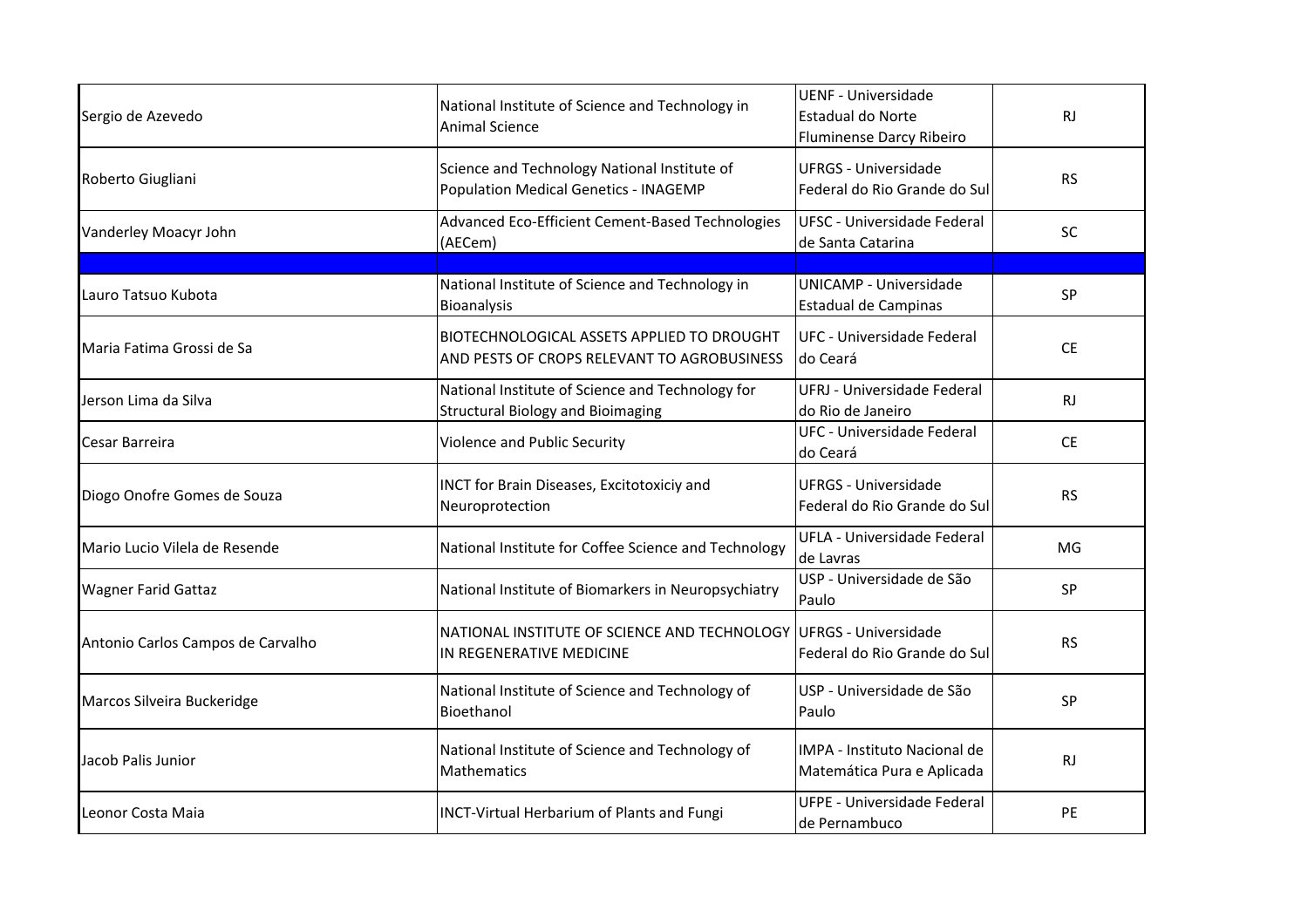| Eliezer Jesus de Lacerda Barreiro | <b>INCT of Drugs and Medicines</b>                                                                                                                         | UFRJ - Universidade Federal<br>do Rio de Janeiro                            | <b>RJ</b> |
|-----------------------------------|------------------------------------------------------------------------------------------------------------------------------------------------------------|-----------------------------------------------------------------------------|-----------|
| Carisi Anne Polanczyk             | National Institute for Health Technology Assessment                                                                                                        | <b>UFRGS - Universidade</b><br>Federal do Rio Grande do Sul                 | <b>RS</b> |
| Jaime Eduardo Cecilio Hallak      | National Institute for Translational Medicine                                                                                                              | FMRP-USP - Faculdade de<br>Medicina de Ribeirão Preto                       | SP        |
| Paulo Arruda                      | Open-Access Medicinal Chemistry Centre                                                                                                                     | <b>UNICAMP - Universidade</b><br>Estadual de Campinas                       | SP        |
| <b>Wilson Savino</b>              | Neuroimmunomodulation                                                                                                                                      | FIOCRUZ - Fundação<br>Oswaldo Cruz                                          | <b>RJ</b> |
| Vilma Regina Martins              | <b>INCT in Oncogenomics and therapeutic Inovation</b>                                                                                                      | FAP - Fundação Antônio<br>Prudente                                          | SP        |
| Marco Henrique Terra              | National Institute of Science and Technology for<br>Cooperative Autonomous Systems Applied to<br>Security and Environment                                  | USP - Universidade de São<br>Paulo                                          | <b>SP</b> |
| <b>Esther Jean Langdon</b>        | National Institut of Research Brasil Plural                                                                                                                | <b>UFSC - Universidade Federal</b><br>de Santa Catarina                     | SC        |
| Maria Valnice Boldrin Zanoni      | National Institute for Alternative Technologies of<br>Detection, Toxicological Evaluation and Removal of<br>Micropollutants and Radioactives (INCT-DATREM) | <b>UNESP - Universidade</b><br>Estadual Paulista Júlio de<br>Mesquita Filho | SP        |
| Luisa Medeiros Massarani          | National Institute of Science and Technology in Public FIOCRUZ - Fundação<br>Communication of Science and Technology                                       | Oswaldo Cruz                                                                | <b>RJ</b> |
| Maria Vitoria Lopes Badra Bentley | Pharmaceutical Nanotechnology: a transdisciplinary<br>approach - INCT-NANOFARMA                                                                            | USP - Universidade de São<br>Paulo                                          | SP        |
| Benildo Sousa Cavada              | Institute of NanoBioEstruturas & Simulation<br>NanoBioMolecular [NANO (BIO) SIMES]                                                                         | <b>UFC - Universidade Federal</b><br>do Ceará                               | <b>CE</b> |
| Alexandre Luis Padovan Aleixo     | Biodiversity and land use in Amazonia-<br>Socibiodiversity conservation in sustainable<br>landscape-CONSOBIO                                               | <b>MPEG - Museu Paraense</b><br>Emilio Goeldi                               | PA        |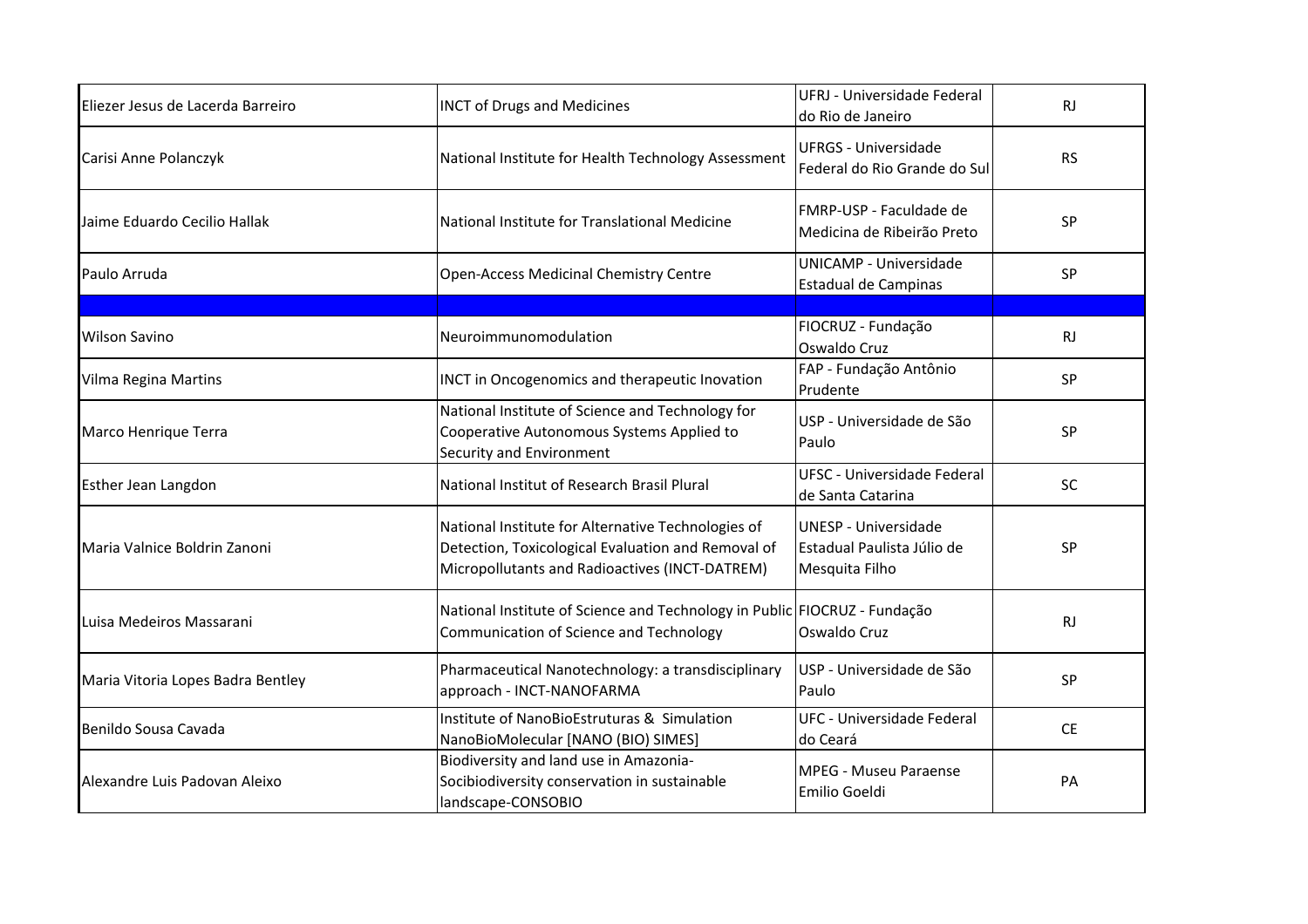| Fernando Lazaro Freire Junior        | National Institute of Surface Engineering                                                                           | PUC-Rio - Pontifícia<br>Universidade Católica do Rio<br>de Janeiro                                          | <b>RJ</b> |
|--------------------------------------|---------------------------------------------------------------------------------------------------------------------|-------------------------------------------------------------------------------------------------------------|-----------|
| Renato Raul Boschi                   | <b>INCT in Public Policies, Strategies and Development</b>                                                          | IESP-UERJ - Instituto de<br><b>Estudos Sociais e Políticos</b>                                              | <b>RJ</b> |
| Marcondes Lima da Costa              | AMAZONIA INSTITUTE OF ADVANCED GEOSCIENCES -<br><b>INCT - IGEOVAM</b>                                               | UFMT - Universidade Federal<br>lde Mato Grosso                                                              | MT        |
| Angelica Maria Penteado Martins Dias | <b>INCT</b> of the Hymenoptera Parasitoid                                                                           | UFSCAR - Universidade<br>Federal de São Carlos                                                              | SP        |
| Mariangela Hungria da Cunha          | PLANT-GROWTH PROMOTING MICROORGANISMS<br>FOR AGRICULTURAL SUSTAINABILITY AND<br><b>ENVIRONMENTAL RESPONSIBILITY</b> | <b>EMBRAPA - Empresa</b><br>Brasileira de Pesquisa<br>Agropecuária                                          | DF        |
| Mario Jose Abdalla Saad              | <b>INCT Obesity and Diabetes</b>                                                                                    | <b>UNICAMP - Universidade</b><br><b>Estadual de Campinas</b>                                                | SP        |
|                                      |                                                                                                                     |                                                                                                             |           |
|                                      |                                                                                                                     |                                                                                                             |           |
| Fernando Jose Gomes Landgraf         | RARE-EARTH MAGNETS PROCESSING AND<br>APPLICATION FOR HIGH-TECH INDUSTRY                                             | IPT - Instituto de Pesquisas<br>Tecnológicas do Estado de<br>São Paulo - USP -<br>Universidade de São Paulo | <b>SP</b> |
| Joao Batista Calixto                 | Drug Innovation and Novel Drug Targets - INCT<br><b>INOVAMED</b>                                                    | UFSC - Universidade Federal<br>de Santa Catarina                                                            | SC        |
| Antonio Martins Figueiredo Neto      | National Institute of Science and Technology on<br><b>Complex Fluids</b>                                            | USP - Universidade de São<br>Paulo                                                                          | SP        |
| Hernandes Faustino de Carvalho       | National Institute of Science and Technology in<br>Photonics Applied to Cell Biology - INFABiC                      | UNICAMP - Universidade<br><b>Estadual de Campinas</b>                                                       | <b>SP</b> |
| Reinhardt Adolfo Fuck                | <b>NICT of Tectonic Studies</b>                                                                                     | UnB - Universidade de<br><b>Brasília</b>                                                                    | DF        |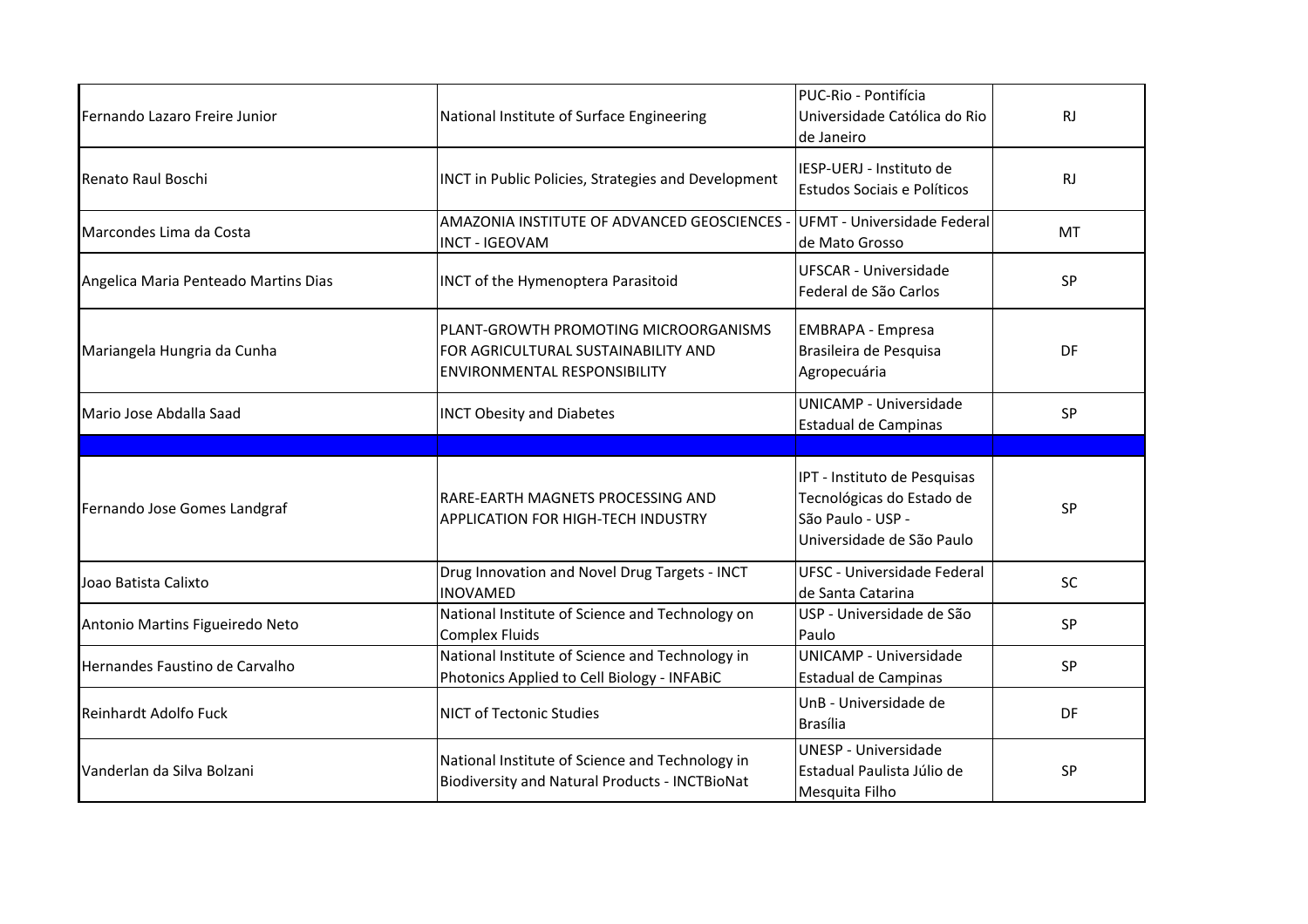| Jose Maria Landim Dominguez                | <b>INCT Tropical Marine Environments</b>                                                                                                          | UFBA - Universidade Federal<br>da Bahia                             | <b>BA</b> |
|--------------------------------------------|---------------------------------------------------------------------------------------------------------------------------------------------------|---------------------------------------------------------------------|-----------|
| Maria Fatima das Gracas Fernandes da Silva | New urban Brazil: transformations, contradictions<br>and diversity                                                                                | <b>UFSCAR - Universidade</b><br>Federal de São Carlos               | SP        |
| Leonardo Avritzer                          | Institute of Democracy and for the Democratization<br>of Communication                                                                            | USP - Universidade de São<br>Paulo                                  | <b>SP</b> |
| Marcel Bursztyn                            | Observatory of the socioenvironmental dynamics<br>(ODISSEIA)                                                                                      | UnB - Universidade de<br><b>Brasília</b>                            | DF        |
| Antonio Celso Dantas Antonino              | National Observatory of Water and Carbon Dynamics<br>in the Caatinga Biome                                                                        | UFPE - Universidade Federal<br>de Pernambuco                        | PE        |
| Luiz Ricardo Goulart Filho                 | INCT in Theranostics and Nanobiotechnology (INCT-<br>TeraNano)                                                                                    | UFU - Universidade Federal<br>de Uberlândia                         | MG        |
| Deisy das Gracas de Souza                  | National Institute of Science and Technology on<br>Behavior, Cognition, and Teaching (INCT-ECCE):<br>Relational Learning and Symbolic Functioning | <b>UFSCAR - Universidade</b><br>Federal de São Carlos               | SP        |
| Roberto Kant de Lima                       | Institute in Administration of Conflicts                                                                                                          | UFF - Universidade Federal<br>Fluminense                            | RJ        |
| Sebastiao de Campos Valadares Filho        | National Institute of Science and Technology in<br><b>Animal Science</b>                                                                          | UFV - Universidade Federal<br>de Viçosa                             | MG        |
|                                            |                                                                                                                                                   |                                                                     |           |
| Niro Higuchi                               | <b>INCT Amazonian Wood</b>                                                                                                                        | INPA - Instituto Nacional de<br>Pesquisas da Amazônia               | AM        |
| Marcia Maria Menendes Motta                | Social History of Property and Rights                                                                                                             | UFF - Universidade Federal<br>Fluminense                            | <b>RJ</b> |
| Diogenes Santiago Santos                   | National Institute of Science and Technology in<br><b>Tuberculosis</b>                                                                            | PUCRS - Pontifícia<br>Universidade Católica do Rio<br>Grande do Sul | <b>RS</b> |
| <b>Helio Leaes Hey</b>                     | National Institute of Science and Technology on<br><b>Electrical Power Distributed Generation</b>                                                 | UFSM - Universidade Federal<br>de Santa Maria                       | <b>RS</b> |
| Poli Mara Spritzer                         | National Institute of Hormones and Women's Health                                                                                                 | <b>UFRGS - Universidade</b><br>Federal do Rio Grande do Sul         | <b>RS</b> |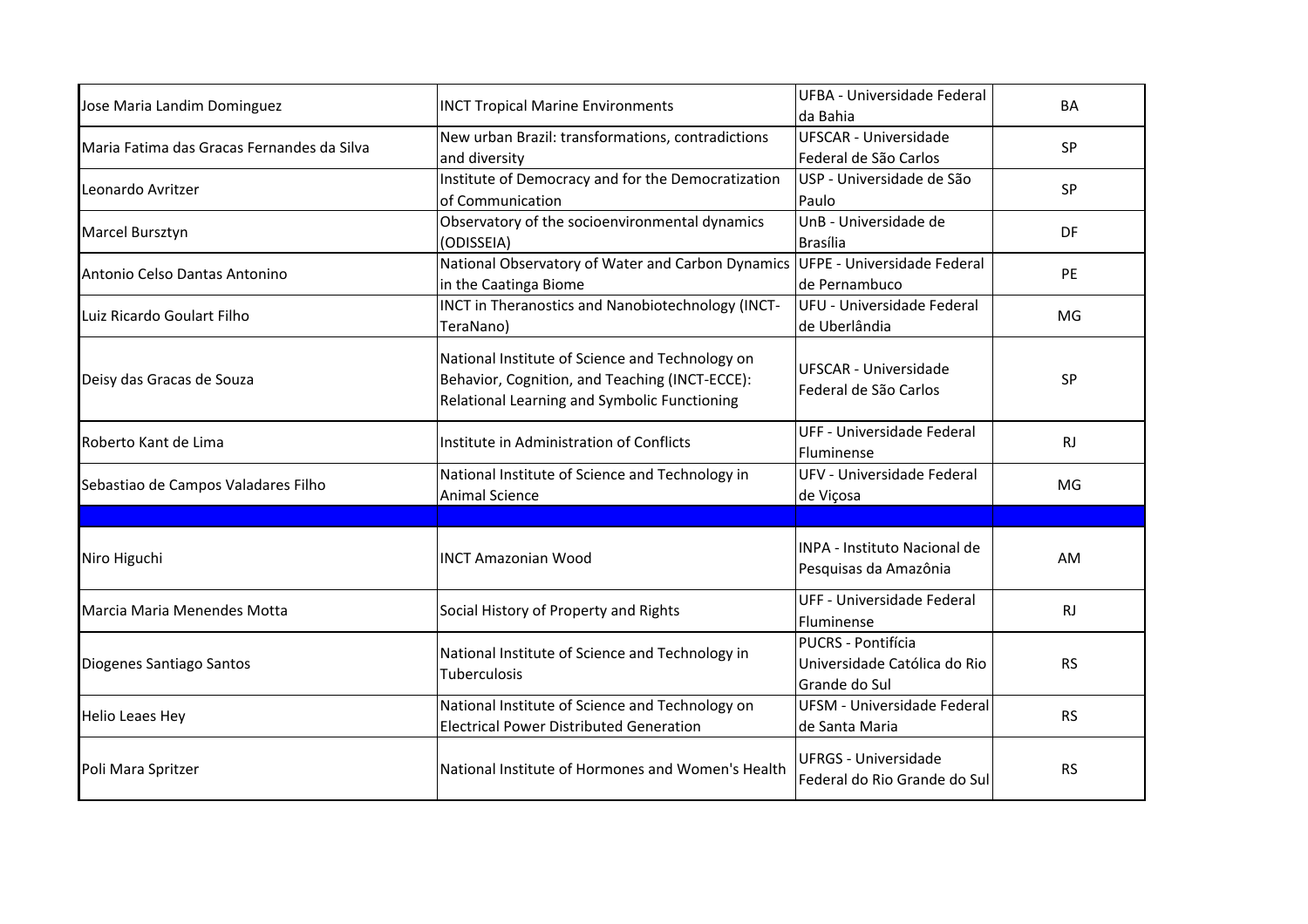| Mayana Zatz                              | AGING AND GENETIC DISORDERS: GENOMICS AND<br><b>METAGENOMICS</b>                                    | USP - Universidade de São<br>Paulo                                          | <b>SP</b> |
|------------------------------------------|-----------------------------------------------------------------------------------------------------|-----------------------------------------------------------------------------|-----------|
| <b>Fernando Galembeck</b>                | INCT for Science, Technology and Innovation in<br><b>Functional Complex Materials</b>               | CentroNacional de Pesquisa<br>emEnergia e Materiais -<br>CNPEM, Brazil      | <b>SP</b> |
| Jose Luiz Rezende Pereira                | National Institute of Electric Energy - INERGE                                                      | UFJF - Universidade Federal<br>de Juiz de Fora                              | MG        |
| Augusto Cezar Alves Sampaio              | <b>INCT for Software Engineering</b>                                                                | <b>UFPE - Universidade Federal</b><br>de Pernambuco                         | PE        |
| Afonso Luis Barth                        | National Institute for Research in Antimicrobial<br>Resistance                                      | HCPA - Hospital de Clínicas<br>de Porto Alegre                              | <b>RS</b> |
| Osvaldo Augusto Brazil Esteves Sant Anna | NATIONAL INSTITUTE of SCIENCE and TECHNOLOGY<br>on TOXINS                                           | IB - Instituto Butantan                                                     | SP        |
| Augusto Shinya Abe                       | in Comparative Physiology                                                                           | <b>UNESP - Universidade</b><br>Estadual Paulista Júlio de<br>Mesquita Filho | <b>SP</b> |
| Jefferson Antonio Galves                 | National Institute of Neuromathematics                                                              | USP - Universidade de São<br>Paulo                                          | SP        |
| Virginia Sampaio Teixeira Ciminelli      | National Institute of Science and Technology (INCT)<br>on Mineral Resources, Water and Biodiversity | <b>UFMG - Universidade</b><br>Federal de Minas Gerais                       | MG        |
| Osvaldo Ronald Saavedra Mendez           | National Institute of Science and Technology of<br>Ocean and Fluvial Energy                         | <b>UFMA - Universidade</b><br>Federal do Maranhão                           | MA        |
|                                          |                                                                                                     |                                                                             |           |
| Joao Crisostomo Weyl Albuquerque Costa   | National Institute of Science and Technology in<br><b>Networks and Optical Sensors</b>              | UFPA - Universidade Federal<br>do Pará                                      | PA        |
| Patricia Lustoza de Souza                | <b>INCT on Semiconductor Nanodevices</b>                                                            | PUC-Rio - Pontifícia<br>Universidade Católica do Rio<br>de Janeiro          | <b>RJ</b> |
| Jacobus Willibrordus Swart               | <b>INCT of Micro and Nanoelectronic Systems</b>                                                     | <b>UNICAMP - Universidade</b><br>Estadual de Campinas                       | SP        |
| Fatima Maria de Souza Moreira            | Soil Biodiversity                                                                                   | UFLA - Universidade Federal<br>de Lavras                                    | MG        |
| Robson Augusto Souza dos Santos          | <b>INCT em Nano-Biofarmacêutica</b>                                                                 | <b>UFMG - Universidade</b><br>Federal de Minas Gerais                       | MG        |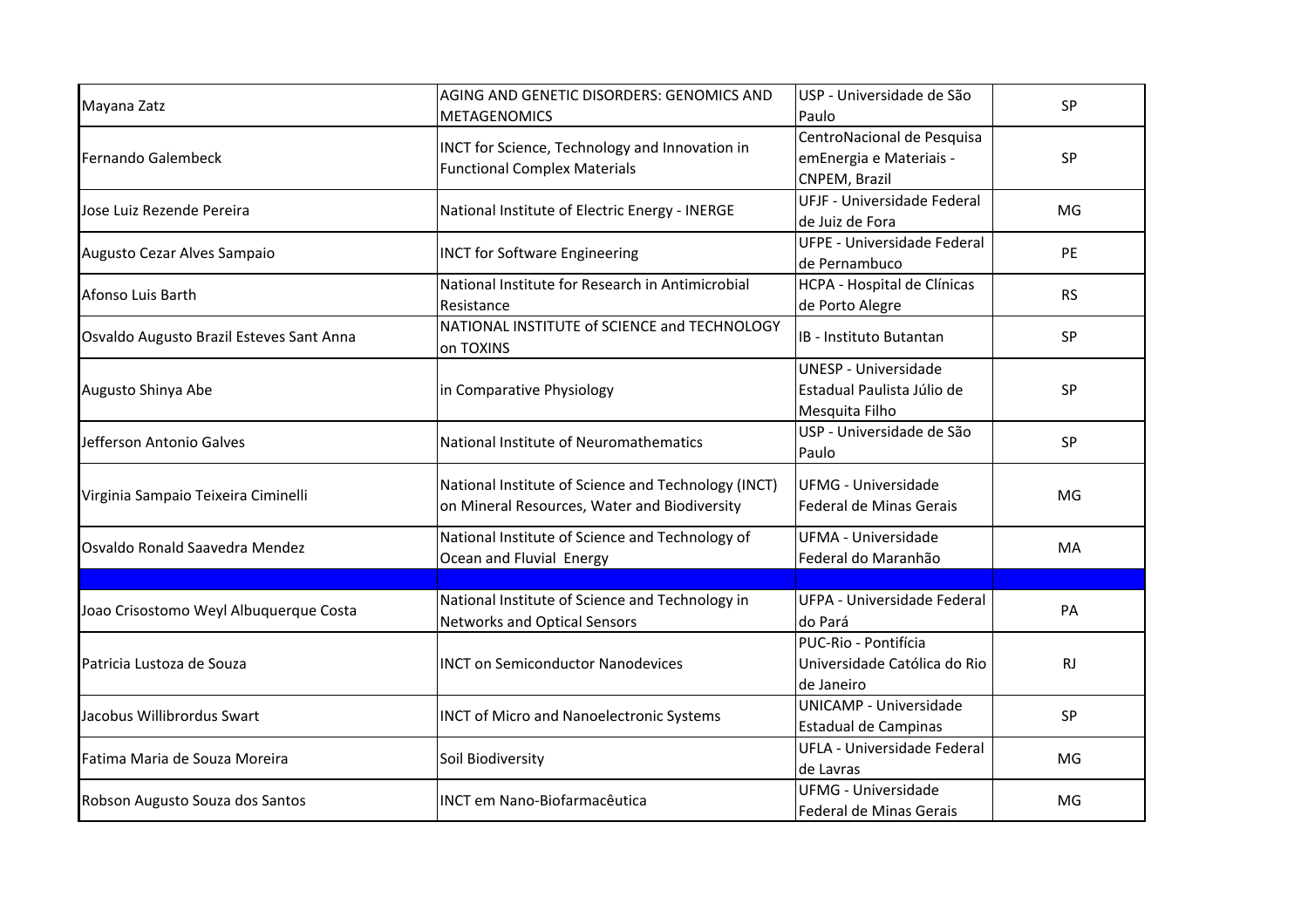| <b>Carlos Roberto Brites Alves</b> | Brazilian HIV-Aids Cohort - CoBRA                                                                                                                 | UFBA - Universidade Federal<br>da Bahia                                     | BA        |
|------------------------------------|---------------------------------------------------------------------------------------------------------------------------------------------------|-----------------------------------------------------------------------------|-----------|
| Claudio Chaves Beato Filho         | Urban Space and Managent of Public Safety                                                                                                         | <b>UFMG - Universidade</b><br>Federal de Minas Gerais                       | MG        |
| Ivan da Rocha Pitta                | Institute of Science and Technology for<br>Pharmaceutical Innovation - inct if                                                                    | UFPE - Universidade Federal<br>de Pernambuco                                | PE        |
| Alessandro Comaru Pasqualotto      | National Institute of Science and Technology for<br>Innovation in Molecular Diagnosis (INCT-IDM)                                                  | UFCSPA - Universidade<br>Federal de Ciências da Saúde<br>de Porto Alegre    | <b>RS</b> |
| Anne-Marie Pessis                  | National Institute of Science and Technology of<br>Archaeology, Paleontology and the Semiarid<br><b>Environment of Northeastern Brazil</b>        | FUMDHAM - Fundação<br>Museu do Homem<br>Americano                           | PI        |
| Dachamir Hotza                     | Nano and Microparticulate Systems                                                                                                                 | <b>UFSC - Universidade Federal</b><br>de Santa Catarina                     | SC        |
| Joao Victor Issler                 | National Institute of Science and Technology on<br>Education, Development, and Social Inclusion                                                   | FGV - Fundação Getúlio<br>Vargas                                            | RJ        |
| Alvaro de Souza Dutra              | National Institute of Science and Technology in<br><b>Energy Conversion and Storage</b>                                                           | <b>UNESP - Universidade</b><br>Estadual Paulista Júlio de<br>Mesquita Filho | SP        |
| <b>Bluma Guenther Soares</b>       | Hybrid Nanostructured Polymer System for<br><b>Technological Applications</b>                                                                     | UFRJ - Universidade Federal<br>do Rio de Janeiro                            | <b>RJ</b> |
| Mucio Amado Continentino           | National institute on emergent phenomena in<br>condensed matter                                                                                   | CBPF - Centro Brasileiro de<br>Pesquisas Físicas                            | RJ        |
|                                    |                                                                                                                                                   |                                                                             |           |
| Pedro Leite da Silva Dias          | INCT-DCIFRAR (past climate Change in South<br>America: forcings, responses, feedback and impacts -<br>Bases for the prediction of future climate) | USP - Universidade de São<br>Paulo                                          | <b>SP</b> |
| Beatriz Leonor Silveira Barbuy     | <b>INCT in Astrophysics</b>                                                                                                                       | USP - Universidade de São<br>Paulo                                          | SP        |
| Luiz Drude de Lacerda              | <b>INCT Continent-Ocean Materials Transfer</b>                                                                                                    | UFC - Universidade Federal<br>do Ceará                                      | <b>CE</b> |
| Renato Crespo Pereira              | Marine Biotechnology                                                                                                                              | UFF - Universidade Federal<br>Fluminense                                    | <b>RJ</b> |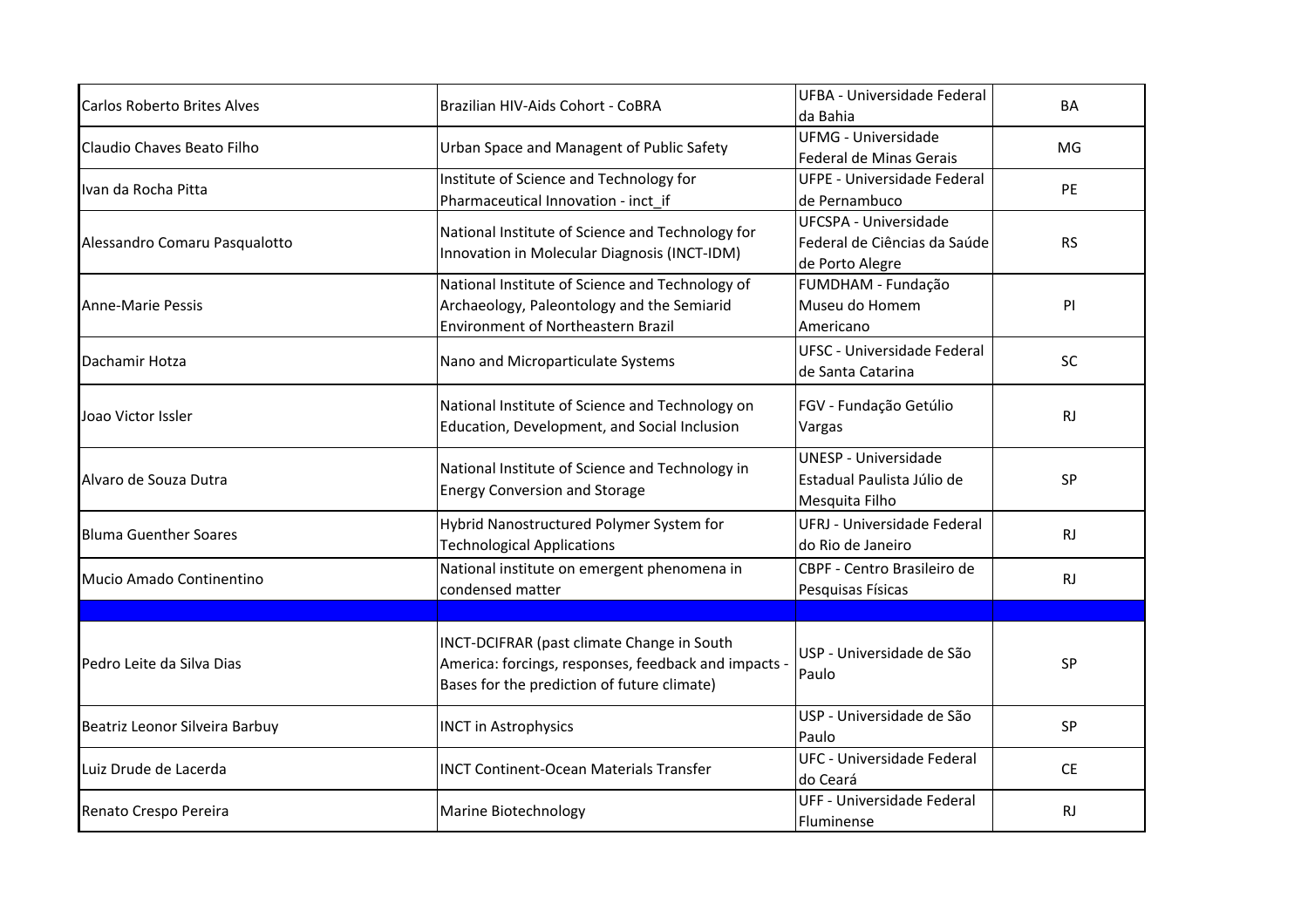| Joao Alziro Herz da Jornada         | High Pressures Applied to Science Technology and<br>Innovation                                          | <b>UFRGS - Universidade</b><br>Federal do Rio Grande do Sul                 | <b>RS</b> |
|-------------------------------------|---------------------------------------------------------------------------------------------------------|-----------------------------------------------------------------------------|-----------|
| <b>Marcos Antonio Pinto Martins</b> | Chemistry of Molecular and Supramolecular Systems                                                       | <b>UFSM - Universidade Federal</b><br>de Santa Maria                        | <b>RS</b> |
| Philip Martin Fearnside             | National Institute of Science and Technology of the<br><b>Environmental Services of Amazonia</b>        | INPA - Instituto Nacional de<br>Pesquisas da Amazônia                       | AM.       |
| Adalto Bianchini                    | National Institute of Science and Technology of<br><b>Aquatic Toxicology</b>                            | FURG - Universidade Federal<br>ldo Rio Grande                               | <b>RS</b> |
| Marcelo de Carvalho Borba           | Observatory of the socioenvironmental dynamics<br>(ODISSEIA)                                            | <b>UNESP - Universidade</b><br>Estadual Paulista Júlio de<br>Mesquita Filho | SP        |
| Ricardo Sobhie Diaz                 | National Center for Research in Immunodeficiencies<br>(CNP3I)                                           | UNIFESP - Universidade<br>Federal de São Paulo                              | SP        |
| <b>Eneas Gomes Filho</b>            | National Institute of Science and Technology on<br>Salinity (INCTSal)                                   | UFC - Universidade Federal<br>do Ceará                                      | <b>CE</b> |
| Hugo Enrique Hernandez Figueroa     | National Institute of Science and Technology in<br>Photonics for Optical Communications                 | <b>UNICAMP - Universidade</b><br><b>Estadual de Campinas</b>                | <b>SP</b> |
| <b>Rubens Maciel Filho</b>          | <b>INCT of Biofabrication</b>                                                                           | <b>UNICAMP - Universidade</b><br>Estadual de Campinas                       | <b>SP</b> |
| Artur Ziviani                       | <b>INCT in Data Sciences</b>                                                                            | LNCC - Laboratório Nacional<br>de Computação Científica                     | RJ.       |
| Antonio Claudio Lucas da Nobrega    | Physical (In)activity and Exercise                                                                      | UFF - Universidade Federal<br>Fluminense                                    | <b>RJ</b> |
|                                     |                                                                                                         |                                                                             |           |
| Guarino Rinaldi Colli               | Cerrado's Biota INCT                                                                                    | UnB - Universidade de<br><b>Brasília</b>                                    | DF        |
| Angela Maria Cavalcanti da Rocha    | <b>Research Institute of the BRICS</b>                                                                  | PUC-Rio - Pontifícia<br>Universidade Católica do Rio<br>de Janeiro          | <b>RJ</b> |
| Ricardo Magnus Osorio Galvao        | NATIONAL INSTITUTE OF SCIENCE AND TECHNOLOGY USP - Universidade de São<br>IN PLASMAS AND NUCLEAR FUSION | Paulo                                                                       | <b>SP</b> |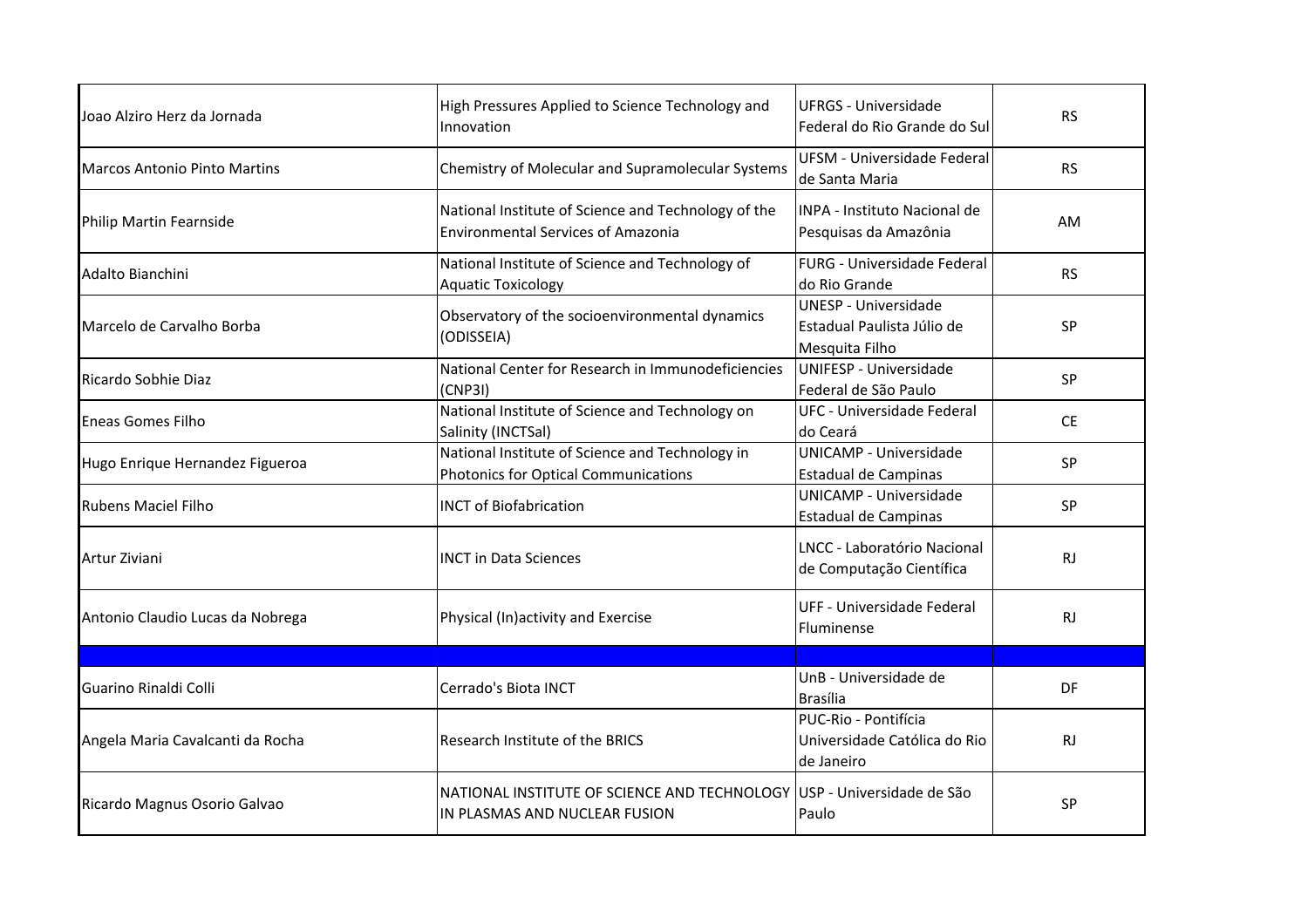| Jackson Victor de Araujo         | National Institute of Innovation for Livestock<br>(INOPEC)                                             | UFV - Universidade Federal<br>de Viçosa                                 | MG        |
|----------------------------------|--------------------------------------------------------------------------------------------------------|-------------------------------------------------------------------------|-----------|
| Eduardo Luiz Goncalves Rios Neto | NATIONAL INSTITUTE OF SOCIOECONOMIC AND<br>DEMOGRAPHIC ANALYSIS TECHNOLOGIES (INTASED)                 | <b>UFMG - Universidade</b><br>Federal de Minas Gerais                   | MG        |
| Jose Carlos Fachinello           | National Institute of Science and Technology of<br>Temperate Fruit Growing - NIST-TFG                  | UFPel - Universidade Federal<br>de Pelotas                              | <b>RS</b> |
| Elizabeth Pacheco Batista Fontes | National Institute of Science and Technology in Plant- UFV - Universidade Federal<br>Pest Interactions | de Viçosa                                                               | MG        |
| Francisco Mauro Salzano          | Population Genomics of Brazilians                                                                      | <b>UFRGS - Universidade</b><br>Federal do Rio Grande do Sul             | <b>RS</b> |
| Narendra Narain                  | <b>INCT of Tropical Fruits</b>                                                                         | UFS-Universidade Federal<br>de Sergipe                                  | <b>SE</b> |
| Linda Viola Ehlin Caldas         | <b>INCT Radiation Metrology in Medicine</b>                                                            | CNEN/IPEN - Instituto de<br>Pesquisas Energéticas E<br><b>Nucleares</b> | SP        |
| Leila Maria Lopes Bezerra        | <b>EMERGING FUNGAL INFECTIONS</b>                                                                      | UERJ - Universidade do<br>Estado do Rio de Janeiro                      | RJ        |
| <b>Nathan Mendes</b>             | National Institute of Science, Technology and<br>Innovation in Energy and Materials                    | PUCPR - Pontifícia<br>Universidade Católica do<br>Paraná                | PR        |
| Ricardo Nitrini                  | National Network for development of investigation in USP - Universidade de São<br>Alzheimer's disease  | Paulo                                                                   | <b>SP</b> |
| Aldo Angelo Moreira Lima         | <b>INCT of Biomedicine in the Brazilian Semiarid</b>                                                   | <b>UFC - Universidade Federal</b><br>do Ceará                           | <b>CE</b> |
| Reginaldo Palazzo Junior         | National Institute of Science and Technology on<br>Cybersecurity                                       | <b>UNICAMP - Universidade</b><br>Estadual de Campinas                   | <b>SP</b> |
|                                  |                                                                                                        |                                                                         |           |
| Samuel Goldenberg                | <b>INCT for Diagnostics in Public Health</b>                                                           | FIOCRUZ - Fundação<br>Oswaldo Cruz                                      | PR        |
| Celia Maria de Almeida Soares    | National Institute of Science and Technology of the<br>strategies in host-pathogen interaction (HPI)   | UFG - Universidade Federal<br>de Goiás                                  | GO        |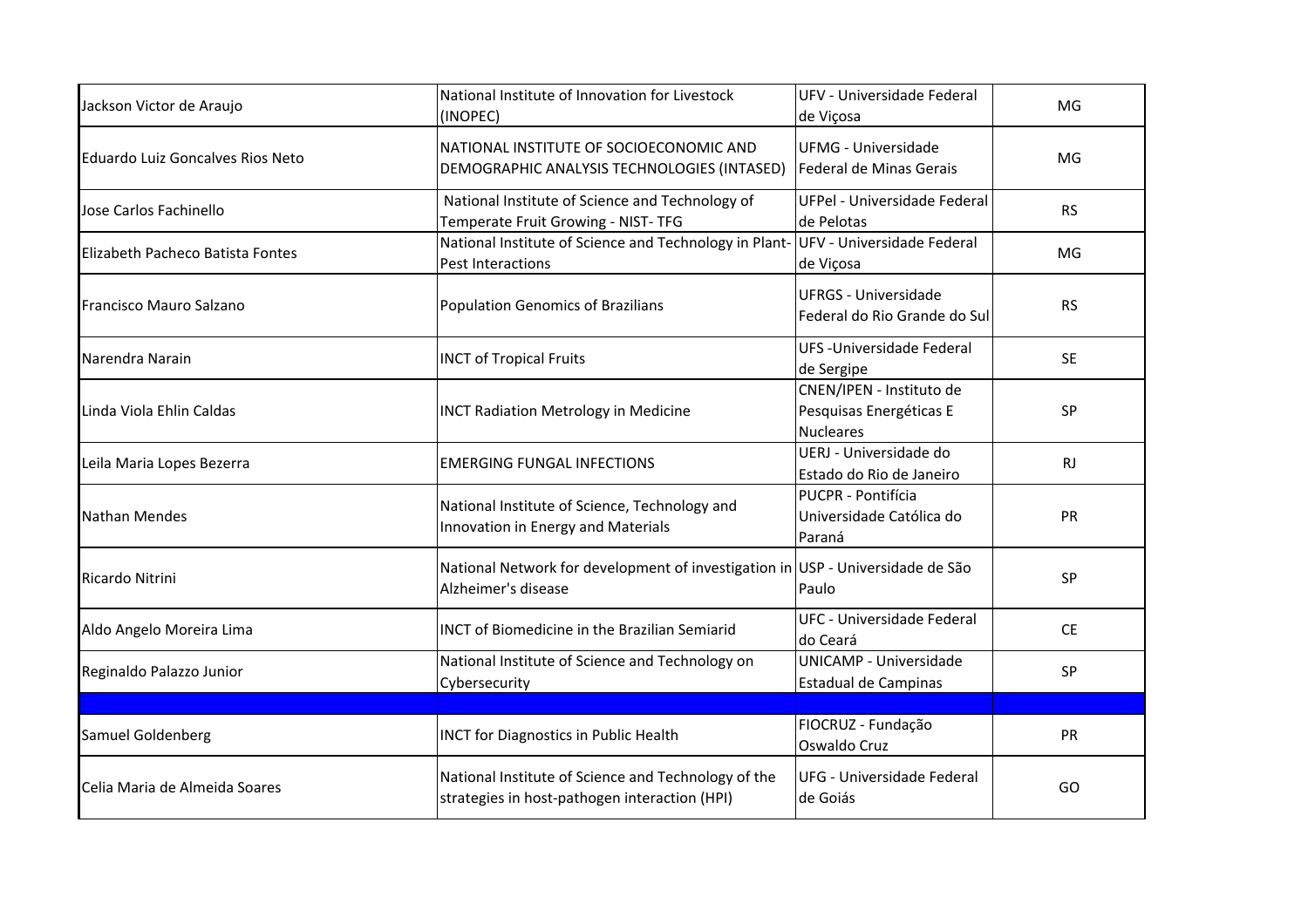| Luiz Carlos Bresser-Pereira                  | Institute for Studies on New Developmentalism                                                                                          | FGV - Fundação Getúlio<br>Vargas                             | <b>RJ</b> |
|----------------------------------------------|----------------------------------------------------------------------------------------------------------------------------------------|--------------------------------------------------------------|-----------|
| Carlos Hoffmann Sampaio                      | ENVIRONMENTAL TECHNOLOGIES FOR SUSTAINABLE<br>USE OF BRAZILIAN AND IMPORTED COALS INCT-<br>COAL                                        | <b>UFRGS - Universidade</b><br>Federal do Rio Grande do Sul  | <b>RS</b> |
| Antonio David Cattani                        | INCT-LABOUR, DEVELOPMENT AND FAIRNESS                                                                                                  | <b>UFRGS - Universidade</b><br>Federal do Rio Grande do Sul  | <b>RS</b> |
| Sara Teresinha Olalla Saad                   | national institute of science and technology of blood                                                                                  | <b>UNICAMP - Universidade</b><br>Estadual de Campinas        | SP        |
| Fabio Bellot Noronha                         | INCT of Hydrogen and Fuel Cell for generation of<br>renewable energy                                                                   | INT - Instituto Nacional de<br>Tecnologia                    | <b>RJ</b> |
| Ricardo Bentes de Azevedo                    | National Institute of Science and Technology in<br>Nanobiotechnology                                                                   | UnB - Universidade de<br>Brasília                            | <b>DF</b> |
| William Ernest Magnusson                     | <b>INCT Amazonian Biodiversity</b>                                                                                                     | <b>INPA - Instituto Nacional de</b><br>Pesquisas da Amazônia | AM        |
| Jose Roberto Castilho Piqueira               | <b>Nuclear Fuel</b>                                                                                                                    | USP - Universidade de São<br>Paulo                           | SP        |
| Renato de Lima Santos                        | <b>Marine Biotechnology</b>                                                                                                            | <b>UFMG - Universidade</b><br>Federal de Minas Gerais        | MG        |
| Helio Cesar Salgado                          | NATIONAL INSTITUTE OF SCIENCE AND TECHNOLOGY USP - Universidade de São<br>OF STUDIES IN HEART FAILURE                                  | Paulo                                                        | SP        |
| Monica da Costa Pereira Lavalle Heilbron     | GeoAtlantico Insitute: Geodynamic of South Atlantic<br>in the Gondwana context                                                         | UERJ - Universidade do<br>Estado do Rio de Janeiro           | <b>RJ</b> |
| Antonio Fernando Bertachini de Almeida Prado | National Institute of Engineering and Space<br>Technologies                                                                            | INPE - Instituto Nacional de<br>Pesquisas Espaciais          | SP        |
| Virgilio Augusto Fernandes Almeida           | INCT-MCS - National Institute of Science and<br>Technology for a Massively Connected Society - A<br>cyber-physical and social approach | UFMG - Universidade<br>Federal de Minas Gerais               | MG        |
|                                              |                                                                                                                                        |                                                              |           |
| Colombo Celso Gaeta Tassinari                | INCT NEW ISOTOPE ANALYTICAL TECHNIQUES<br>APLLIED TO ENVIRONMENTAL STUDIES, ENERGY,<br>HYDROLOGICAL AND MINERAL RESOURCES              | USP - Universidade de São<br>Paulo                           | SP        |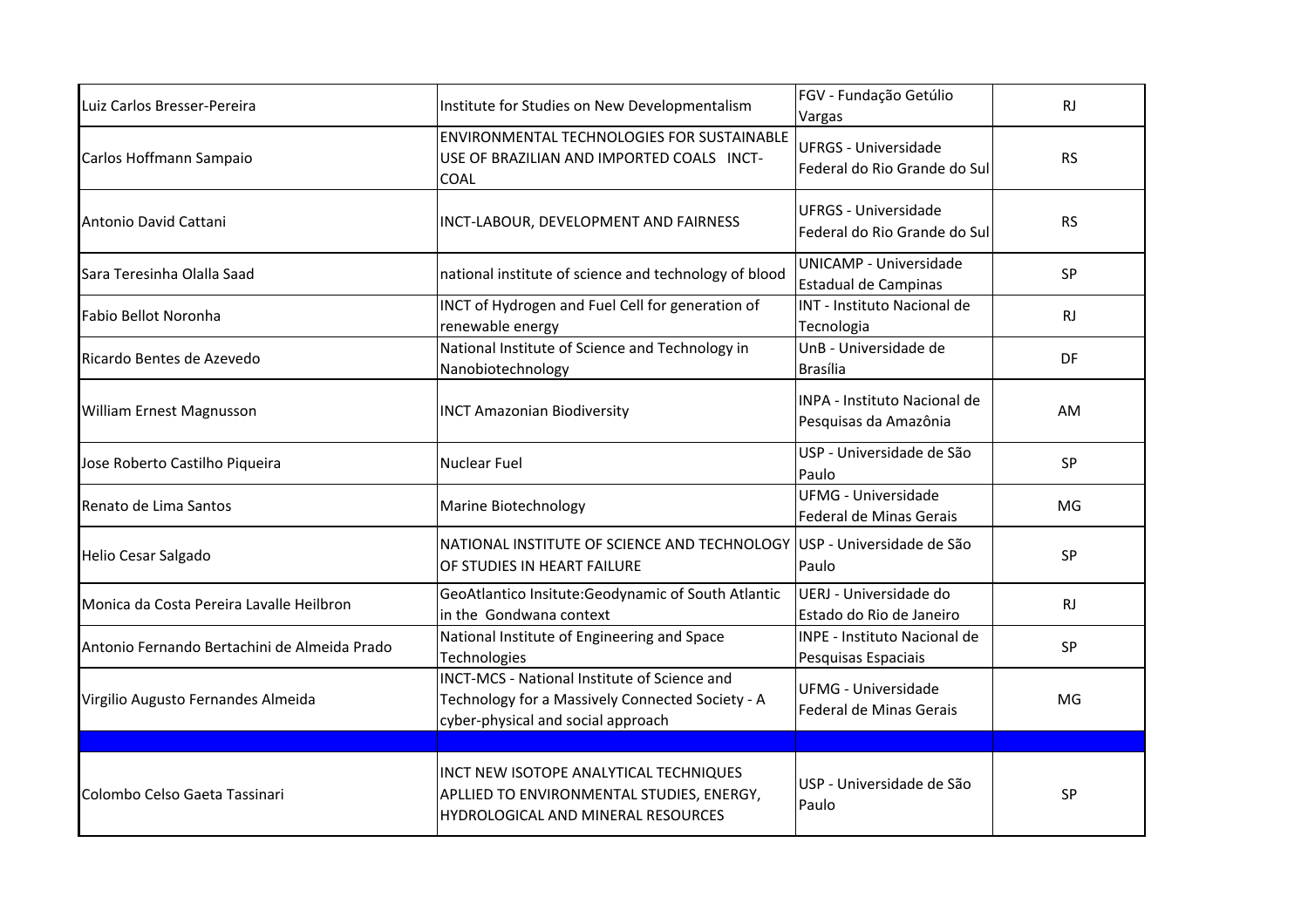| Renato Tetelbom Stein          | National Institute for Pediatric Respiratory Health                                                                                                  | PUCRS - Pontifícia<br>Universidade Católica do Rio<br>Grande do Sul | <b>RS</b> |
|--------------------------------|------------------------------------------------------------------------------------------------------------------------------------------------------|---------------------------------------------------------------------|-----------|
| Marcelo Urbano Ferreira        | National Institute of Science and Technology in<br><b>Tropical Health and Nutrition</b>                                                              | USP - Universidade de São<br>Paulo                                  | SP        |
| Ulysses Paulino de Albuquerque | NATIONAL INSTITUTE OF SCIENCE AND TECHNOLOGY UFRPE - Universidade<br>IN ETHNOBIOLOGY, BIOPROSPECTING AND NATURE<br><b>CONSERVATION</b>               | Federal Rural de<br>Pernambuco                                      | PE        |
| Ronaldo Ramos Laranjeira       | National Research Institute on Alcohol and Other<br><b>Drugs</b>                                                                                     | UNIFESP - Universidade<br>Federal de São Paulo                      | <b>SP</b> |
| Amauri Garcia                  | INCT MateRIEA, Materials for Smart Grid in<br><b>Alternative Energy</b>                                                                              | <b>UNICAMP - Universidade</b><br>Estadual de Campinas               | SP        |
| Adiel Teixeira de Almeida      | National Institute of Information and Decision<br>Systems - INSID                                                                                    | <b>UFPE - Universidade Federal</b><br>de Pernambuco                 | PE        |
| Paulo Jose do Amaral Sobral    | National Institute of Science and Technology on<br>Materials for Agro Food Industry                                                                  | USP - Universidade de São<br>Paulo                                  | SP        |
| Jose Albertino Rafael          | Amazonian arthropods: from taxonomy to the effects INPA - Instituto Nacional de<br>of the global climate change                                      | Pesquisas da Amazônia                                               | AM        |
| Wolfgang Johannes Junk         | National Institute of Science and Technology in<br>Wetlands II (INCT- INAU II): Innovations in Research,<br>Management and Public Policy on Wetlands | UFMT - Universidade Federal<br>de Mato Grosso                       | MT        |
| Jose Jorge de Carvalho         | Inclusion in Higher Education and Research                                                                                                           | UnB - Universidade de<br><b>Brasília</b>                            | DF        |
| Electo Eduardo Silva Lora      | Technology development and<br>thermodynamic/sustainability evaluation for the<br>energy conversion of biomass and residues-COEN-BR                   | <b>UNIFEI - Universidade</b><br>Federal de Itajubá                  | MG        |
| Evaldo Luiz Gaeta Espindola    | INCT in Terrestrial Ecotoxicology - "INCT-TerrEcotox"                                                                                                | USP - Universidade de São<br>Paulo                                  | <b>SP</b> |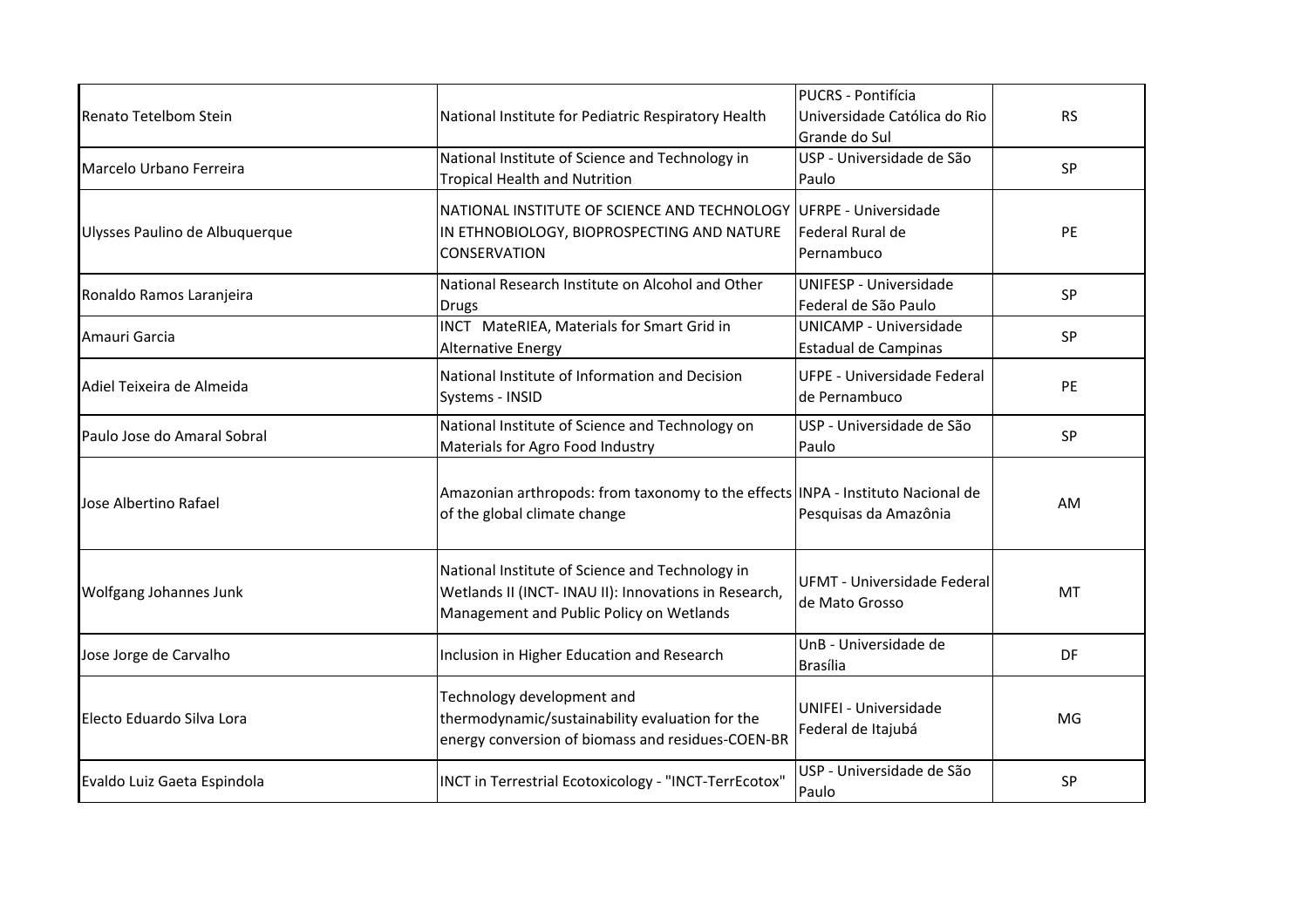| Rejane Helena Ribeiro da Costa      | INCT - Institute for Sustainable Development of<br><b>Environmental Nanotechnology</b>                                                                                    | UFSC - Universidade Federal<br>de Santa Catarina        | SC        |
|-------------------------------------|---------------------------------------------------------------------------------------------------------------------------------------------------------------------------|---------------------------------------------------------|-----------|
| Marcelo Sobral da Silva             | National Institute of Science and Technology-North-<br>Northeast Network of Phytoproducts (INCT<br>Rennofito)                                                             | UFPB - Universidade Federal<br>da Paraíba               | PB        |
|                                     |                                                                                                                                                                           |                                                         |           |
| Valder Steffen Junior               | <b>INCT of Smart Structures in Engineering</b>                                                                                                                            | UFU - Universidade Federal<br>de Uberlândia             | MG        |
| Alisson Rocha Machado               | Processing of Special Alloys                                                                                                                                              | UFU - Universidade Federal<br>de Uberlândia             | MG        |
| Jose Antonio Eiras                  | NANOSTRUCTURED FERROIC MATERIALS FOR<br><b>ENERGY CONVERTERS</b>                                                                                                          | <b>UFSCAR - Universidade</b><br>Federal de São Carlos   | SP        |
| Bernardo Lessa Horta                | National Institute of Science & Technology in Life<br>Cycle Epidemiology                                                                                                  | UFPel - Universidade Federal<br>de Pelotas              | <b>RS</b> |
| Jorge Barbosa Soares                | Materials Characterization for Infrastructure                                                                                                                             | UFC - Universidade Federal<br>do Ceará                  | <b>CE</b> |
| Miriam Pillar Grossi                | Violence, Gender and Diversities                                                                                                                                          | <b>UFSC - Universidade Federal</b><br>de Santa Catarina | SC        |
| Marisa Helena Gennari de Medeiros   | <b>INCT of Redox Processes in Biomedicine</b>                                                                                                                             | USP - Universidade de São<br>Paulo                      | SP        |
| <b>Hector Nicolas Seuanez Abreu</b> | <b>INCT for Cancer Control</b>                                                                                                                                            | INCA - Instituto Nacional de<br>Câncer                  | <b>RJ</b> |
| <b>Octavio Luiz Franco</b>          | National Institute of Science and Technology of<br>Bioinspiration Bioinspir- Bioinspired molecules<br>applied to increase the production and quality of<br>animal protein | <b>UCDB - Universidade</b><br>Católica Dom Bosco        | <b>MS</b> |
| Celia Regina da Silva Garcia        | The National Institute of Structural Biotechnology<br>and Medicinal Chemistry in Infectious Diseases                                                                      | USP - Universidade de São<br>Paulo                      | <b>SP</b> |
| <b>Carlos Ricardo Soccol</b>        | NATIONAL NETWORK OF INNOVATION IN<br>AGROINDUSTRIAL AND AGRI-FOOD BIOTECHNOLOGY do Paraná                                                                                 | UFPR - Universidade Federal                             | PR        |
| Maria Lucia Zaidan Dagli            | Innovation, research and development in Veterinary<br>and Comparative Oncology                                                                                            | USP - Universidade de São<br>Paulo                      | SP        |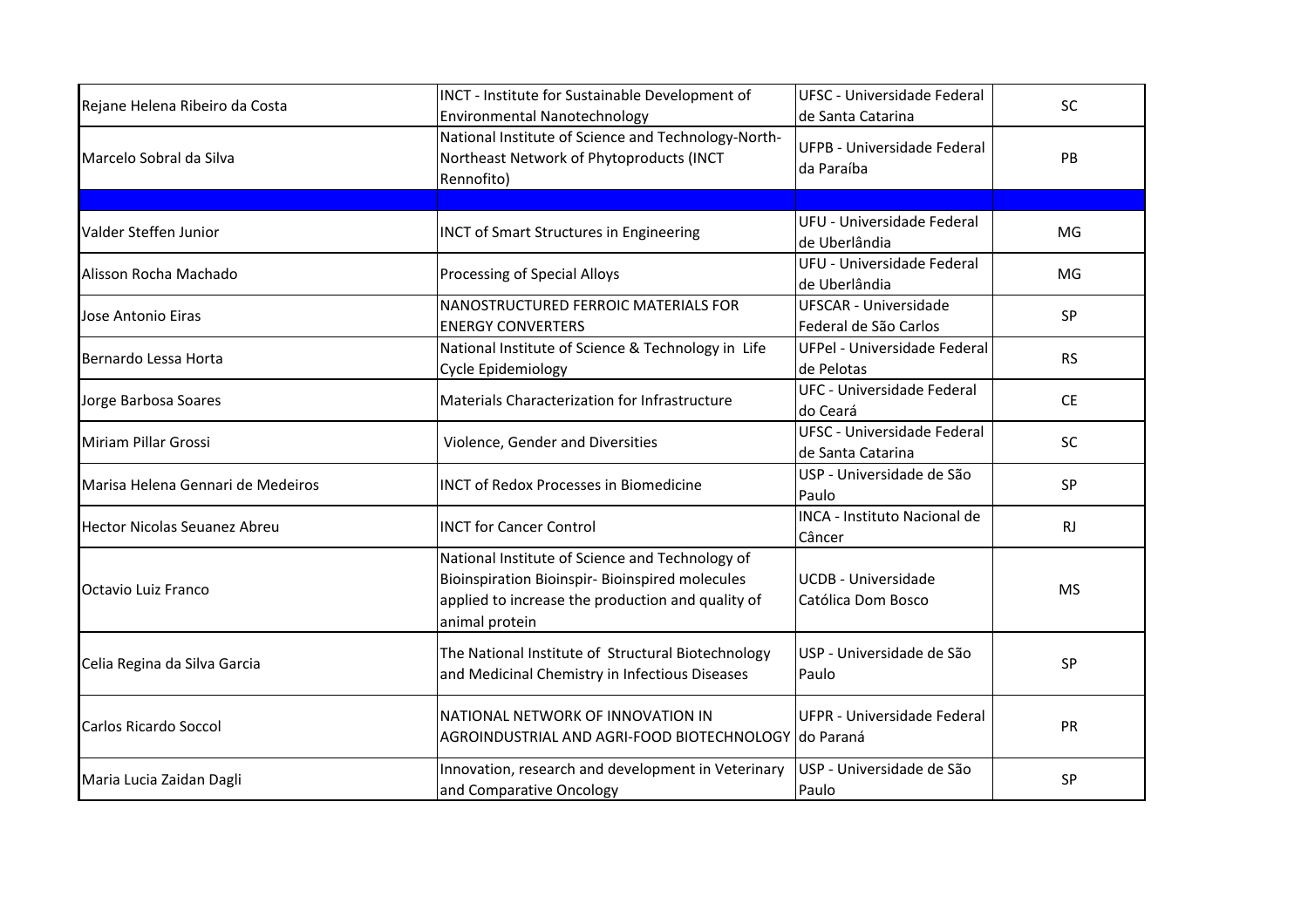| Marcus Vinicius Guimaraes de Lacerda | Brazilian Institute on Malaria Elimination Science<br>(ELIMINA Institute)                   | FMT-HVD - Fundação de<br><b>Medicina Tropical Doutor</b><br>Heitor Vieira Dourado | AM        |
|--------------------------------------|---------------------------------------------------------------------------------------------|-----------------------------------------------------------------------------------|-----------|
| Jose Ricardo Sodre                   | National Institute of Science and Technology of<br><b>Biofuels Application</b>              | PUC Minas - Pontifícia<br>Universidade Católica de<br><b>Minas Gerais</b>         | MG        |
| Marco Aurelio Costa                  | Public Policies and Territorial Development (INPT)                                          | IPEA - Instituto de Pesquisa<br>Econômica Aplicada - DF                           | DF        |
|                                      |                                                                                             |                                                                                   |           |
| Tsai Siu Mui                         | <b>INCT - Microbiomes</b>                                                                   | USP - Universidade de São<br>Paulo                                                | SP        |
| Ivo Alexandre Hummelgen              | Power generation, sensors and spin transport in<br>advanced materials                       | <b>UFPR - Universidade Federal</b><br>do Paraná                                   | PR        |
| Ronald Cintra Shellard               | Astroparticle and High Energy Physics                                                       | CBPF - Centro Brasileiro de<br>Pesquisas Físicas                                  | <b>RJ</b> |
| Patricia Torres Bozza                | National Institute of Science and Technology in<br><b>Inflammatory Research</b>             | FIOCRUZ - Fundação<br>Oswaldo Cruz                                                | <b>RJ</b> |
| Marcelo Knobel                       | Spintronics and Nanomagnetism                                                               | <b>UNICAMP - Universidade</b><br><b>Estadual de Campinas</b>                      | SP        |
| Jose Antonio Puppim de Oliveira      | Governance and Global Environmental Changes                                                 | FGV - Fundação Getúlio<br>Vargas                                                  | <b>RJ</b> |
| Carlos Augusto Rosa                  | INCT Yasts: Biotechnology and the sustanable use of<br>the biodiversity of Brazilian yeasts | <b>UFMG - Universidade</b><br>Federal de Minas Gerais                             | MG        |
| Luiz Roberto Guimaraes Guilherme     | Soil and Food Security                                                                      | UFLA - Universidade Federal<br>de Lavras                                          | MG        |
| Joao Francisco Galera Monico         | GNSS technology to support air navigation                                                   | <b>UNESP - Universidade</b><br>Estadual Paulista Júlio de<br>Mesquita Filho       | <b>SP</b> |
| Jose Alexandre Felizola Diniz Filho  | ECOLOGY, EVOLUTION AND BIODIVERSITY<br>CONSERVATION                                         | <b>UFG - Universidade Federal</b><br>de Goiás                                     | GO        |
| Maria Encarnacao Beltrao Sposito     | New urban Brazil: transformations, contradictions<br>and diversity                          | <b>UNESP - Universidade</b><br>Estadual Paulista Júlio de<br>Mesquita Filho       | SP        |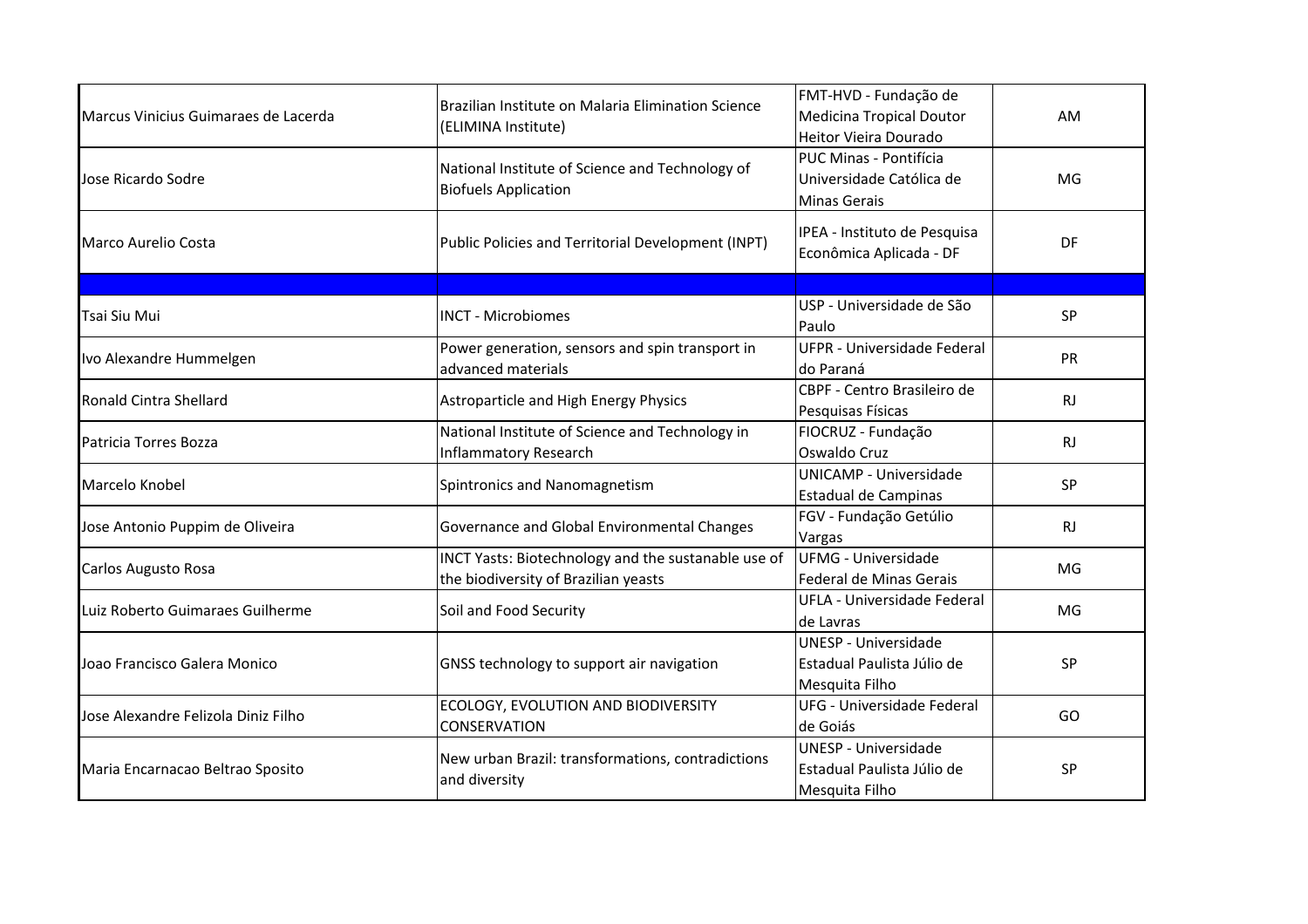| Rosangela Morello                           | Institute for Languages & Tecnologies in network -<br>LinTec                                                            | IPOL -Instituto de<br>Investigação e<br>Desenvolvimento em Política<br>Linguística | <b>SC</b> |
|---------------------------------------------|-------------------------------------------------------------------------------------------------------------------------|------------------------------------------------------------------------------------|-----------|
| Severino Alves Junior                       | Nanomaterials Based on Lanthanides for Markers<br>and Sensors                                                           | <b>UFPE - Universidade Federal</b><br>de Pernambuco                                | PE        |
| Yocie Yoneshigue Valentin                   | <b>INCT Antarctic Environmental Research</b>                                                                            | UFRJ - Universidade Federal<br>do Rio de Janeiro                                   | <b>RJ</b> |
| Walter Araujo Zin                           | Environment and Health: Impacts of Environmental<br>Exposure on Human Health                                            | <b>UFRRJ - Universidade</b><br>Federal Rural do Rio de<br>Janeiro                  | <b>RJ</b> |
|                                             |                                                                                                                         |                                                                                    |           |
| Antonio Mauro Saraiva                       | NIST on Computing and Biodiversity                                                                                      | USP - Universidade de São<br>Paulo                                                 | SP        |
| Maria Ines Bruno Tavares                    | Nanostructured systems applied to the prevention,<br>control and treatment of negligible deseases                       | UFRJ - Universidade Federal<br>do Rio de Janeiro                                   | <b>RJ</b> |
| Sandra Cristina Pereira Costa Fuchs         | National Institute of Science and Technology for<br>Prevention of Cardiovascular Disease: INCT PREVER                   | <b>UFRGS - Universidade</b><br>Federal do Rio Grande do Sul                        | <b>RS</b> |
| Claudio Augusto Oller do Nascimento         | CEPEMA-USP (National Institure of Science and<br>Technology of Environmental Research                                   | USP - Universidade de São<br>Paulo                                                 | SP        |
| Marilda Agudo Mendonca Teixeira de Siqueira | <b>INCT of Genomic Epidemiology</b>                                                                                     | <b>UFF - Universidade Federal</b><br>Fluminense                                    | <b>RJ</b> |
| Sergio Tufik                                | National Institute of Science and Technology (INCT)<br>in Sleep and Health                                              | <b>UNIFESP - Universidade</b><br>Federal de São Paulo                              | <b>SP</b> |
| Tamara Tania Cohen Egler                    | Public policy, innovation and urban development                                                                         | UFRJ - Universidade Federal<br>do Rio de Janeiro                                   | <b>RJ</b> |
| Wolnei Caumo                                | NATIONAL INSTITUTE OF SCIENCE AND TECHNOLOGY<br>OF TRANSLATIONAL NEUROMODULATION (INCT-NT) Federal do Rio Grande do Sul | <b>UFRGS - Universidade</b>                                                        | <b>RS</b> |
| Naomar Monteiro de Almeida Filho            | INNOVATION, TECHNOLOGY AND EQUITY IN HEALTH - UFBA - Universidade Federal<br>INTEQ-Health                               | da Bahia                                                                           | BA        |
| Rafael Linden                               | NATIONAL INSTITUTE OF SCIENCE AND TECHNOLOGY<br>OF GENE THERAPY - INTERGEN                                              | UFRJ - Universidade Federal<br>do Rio de Janeiro                                   | <b>RJ</b> |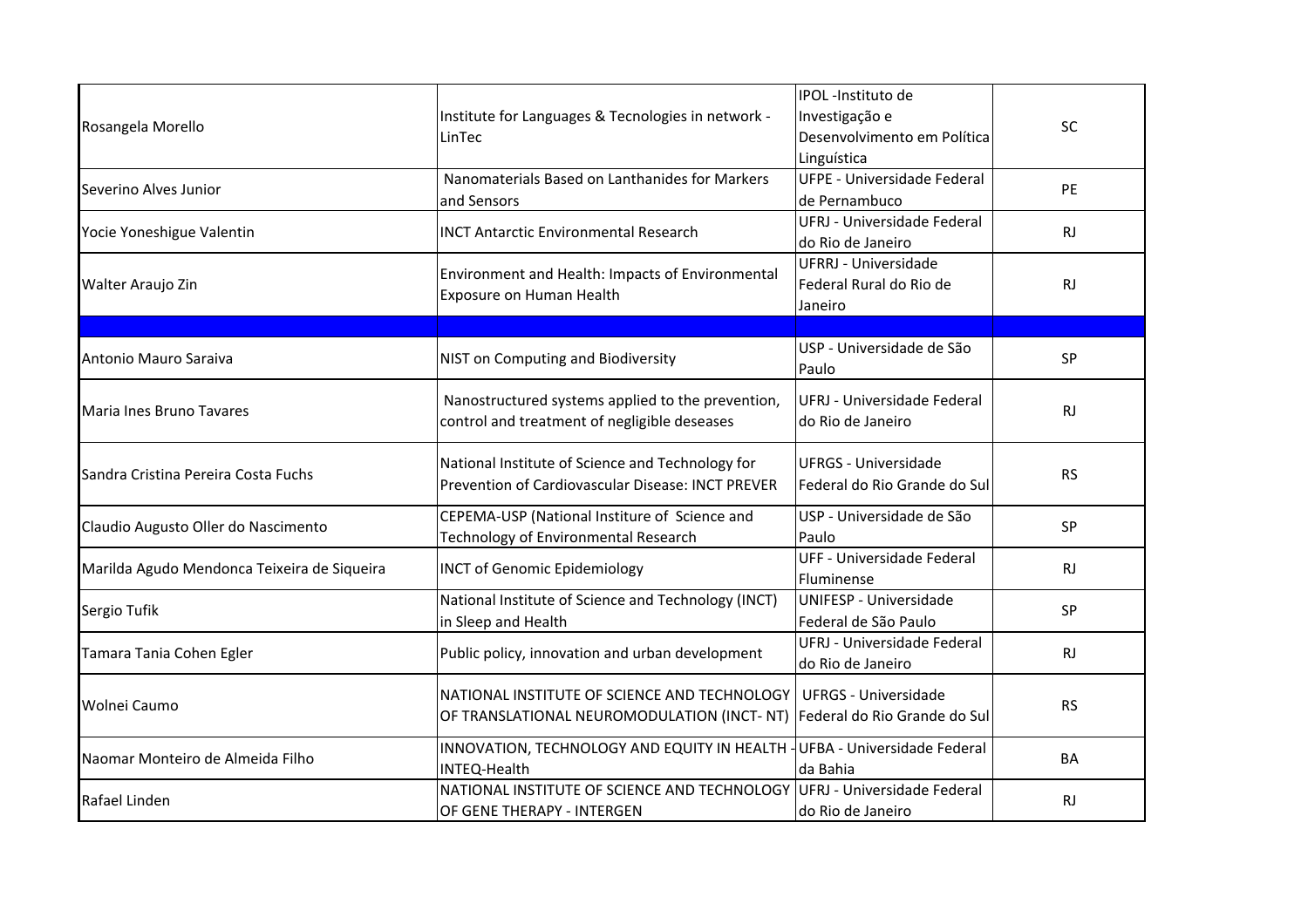| Carlos Jose Pereira de Lucena   | <b>INCT of Web Science</b>                                                                                                           | PUC-Rio - Pontifícia<br>Universidade Católica do Rio<br>de Janeiro                                     | <b>RJ</b> |
|---------------------------------|--------------------------------------------------------------------------------------------------------------------------------------|--------------------------------------------------------------------------------------------------------|-----------|
| Adalberto Correa Cafe Filho     | NATIONAL INSTITUTE OF SCIENCE AND TECHNOLOGY<br>FOR SUSTAINABLE AGRICULTURE AND PLANT HEALTH<br>IN THE CERRADO - NIST/SAPH           | UnB - Universidade de<br><b>Brasília</b>                                                               | DF        |
| Eddie Fernando Candido Murta    | National Institute of Oncoimmunotherapy (INOI)                                                                                       | UFTM - Universidade Federal<br>do Triângulo Mineiro                                                    | MG        |
| Jose Julio Costa Sidrim         | INCT - Emerging and reemerging pathogens                                                                                             | <b>UFC - Universidade Federal</b><br>do Ceará                                                          | <b>CE</b> |
| Marcos Antonio de Souza Barrozo | AMAZONIA INSTITUTE OF ADVANCED GEOSCIENCES -<br><b>INCT - IGEOVAM</b>                                                                | UFU - Universidade Federal<br>de Uberlândia                                                            | MG        |
|                                 |                                                                                                                                      |                                                                                                        |           |
| Glaucia Maria Pastore           | <b>INCT on Bioactive Compounds and Health Promoters</b>                                                                              | <b>UNICAMP - Universidade</b><br><b>Estadual de Campinas</b>                                           | SP        |
| Eduardo Delgado Assad           | Climate change and sustainable agriculture                                                                                           | Centro Nacional de Pesquisa<br>Tecnológica em Informática<br>para a Agricultura - CNPTIA,<br><b>SP</b> | SP        |
| Jose Benicio Paes Chaves        | Institute for Studyng and Researching on Food<br>Fortification and Fight on Hidden Hunger                                            | UFV - Universidade Federal<br>de Viçosa                                                                | MG        |
| Helena Bonciani Nader           | Integrative Glycobiology: at the crossroads health<br>and disease                                                                    | UNIFESP - Universidade<br>Federal de São Paulo                                                         | SP        |
| Daniela Biondi Batista          | NETWORK OF EXCELLENCE IN URBAN FORESTS -<br><b>URBANFLOR</b>                                                                         | <b>UFPR - Universidade Federal</b><br>do Paraná                                                        | PR        |
| Jorge Luiz Colodette            | Eucalypt and Sugar Cane Biorefinery: integration with UFV - Universidade Federal<br>the pulp & paper and sugarcane industries (BECA) | de Viçosa                                                                                              | MG        |
| Rosana Aparecida Baeninger      | Observatory of Migration Network ((Internal and<br>International Migrations in Contemporary Brazilian<br><b>Regional Dynamics)</b>   | <b>UNICAMP - Universidade</b><br>Estadual de Campinas                                                  | SP        |
| Angelo Passaro                  | National Institute of Science and Technology on<br>Hypersonic Airbreathing Propulsion - INCT PRO-<br><b>HYPER</b>                    | IEAV - Instituto de Estudos<br>Avançados                                                               | SP        |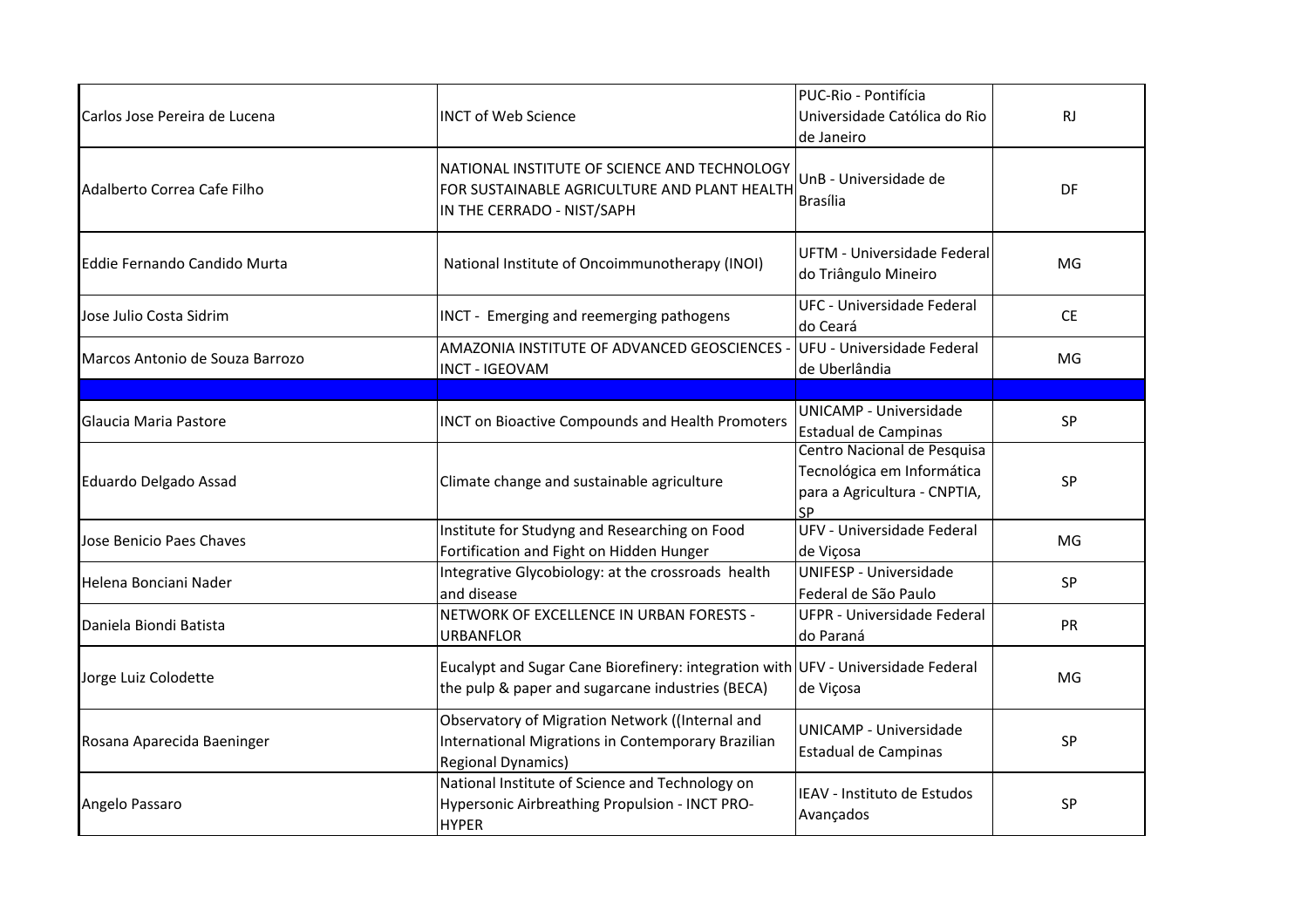| Marco Aurelio Delmondes Bomfim        | Sustainability and feed efficiency on small ruminant<br>production in the Semiarid landsSustainability and<br>feed efficiency of small ruminant livestock in semi-<br>arid environment (INCT Livestock in Semi-arid) | UFPB - Universidade Federal<br>da Paraíba                                   | PB        |
|---------------------------------------|----------------------------------------------------------------------------------------------------------------------------------------------------------------------------------------------------------------------|-----------------------------------------------------------------------------|-----------|
| Antonio de Padua Braga                | INCT-LABOUR, DEVELOPMENT AND FAIRNESS                                                                                                                                                                                | <b>UFMG - Universidade</b><br>Federal de Minas Gerais                       | MG        |
| Carlos Manoel Pedro Vaz               | <b>INCT Computation and Automation for</b><br>competitiveness and sustainability of Agriculture<br>(CAA)                                                                                                             | <b>EMBRAPA - Empresa</b><br>Brasileira de Pesquisa<br>Agropecuária          | DF        |
| Fabio Murilo Damatta                  | <b>INCT for Biological Nitrogen Fixation</b>                                                                                                                                                                         | UFV - Universidade Federal<br>de Viçosa                                     | MG        |
| Sonia Hatsue Tatumi                   | National Institute of Science and Technology in<br>Historical Integrated Analysis of Pollution in Aquatic<br>Systems (INCT- AHIPSAq                                                                                  | UNIFESP - Universidade<br>Federal de São Paulo                              | <b>SP</b> |
| Raul Narciso Carvalho Guedes          | Arthropod-Pesticide Interactions: Impacts of<br>Pesticides on Agroecosystems                                                                                                                                         | UFV - Universidade Federal<br>de Viçosa                                     | MG        |
| Sheila Canevese Rahal                 | Science of Wildlife Animal (SWA)                                                                                                                                                                                     | <b>UNESP - Universidade</b><br>Estadual Paulista Júlio de<br>Mesquita Filho | <b>SP</b> |
|                                       |                                                                                                                                                                                                                      |                                                                             |           |
| Luiz Antonio de Oliveira              | AmazoMicro: social, economic and biotechnological<br>aspects of micro-organisms from Amazon                                                                                                                          | INPA - Instituto Nacional de<br>Pesquisas da Amazônia                       | AM        |
| <b>Carlos Frederico Martins Menck</b> | Fundamental Aspects of DNA Repair and<br>Mutagenesis - FARM-DNA                                                                                                                                                      | USP - Universidade de São<br>Paulo                                          | SP        |
| Joao Andrade de Carvalho Junior       | National Institute of Combustion and Gasification -<br><b>INCG</b>                                                                                                                                                   | UNESP - Universidade<br>Estadual Paulista Júlio de<br>Mesquita Filho        | <b>SP</b> |
| Erna Geessien Kroon                   | Viral emergent and reemergent diseases                                                                                                                                                                               | <b>UFMG - Universidade</b><br>Federal de Minas Gerais                       | MG        |
| Horacio Hideki Yanasse                | Operations Research: models and methods for<br>combinatorial optimization problems in organizations<br>and industries                                                                                                | UNIFESP - Universidade<br>Federal de São Paulo                              | <b>SP</b> |